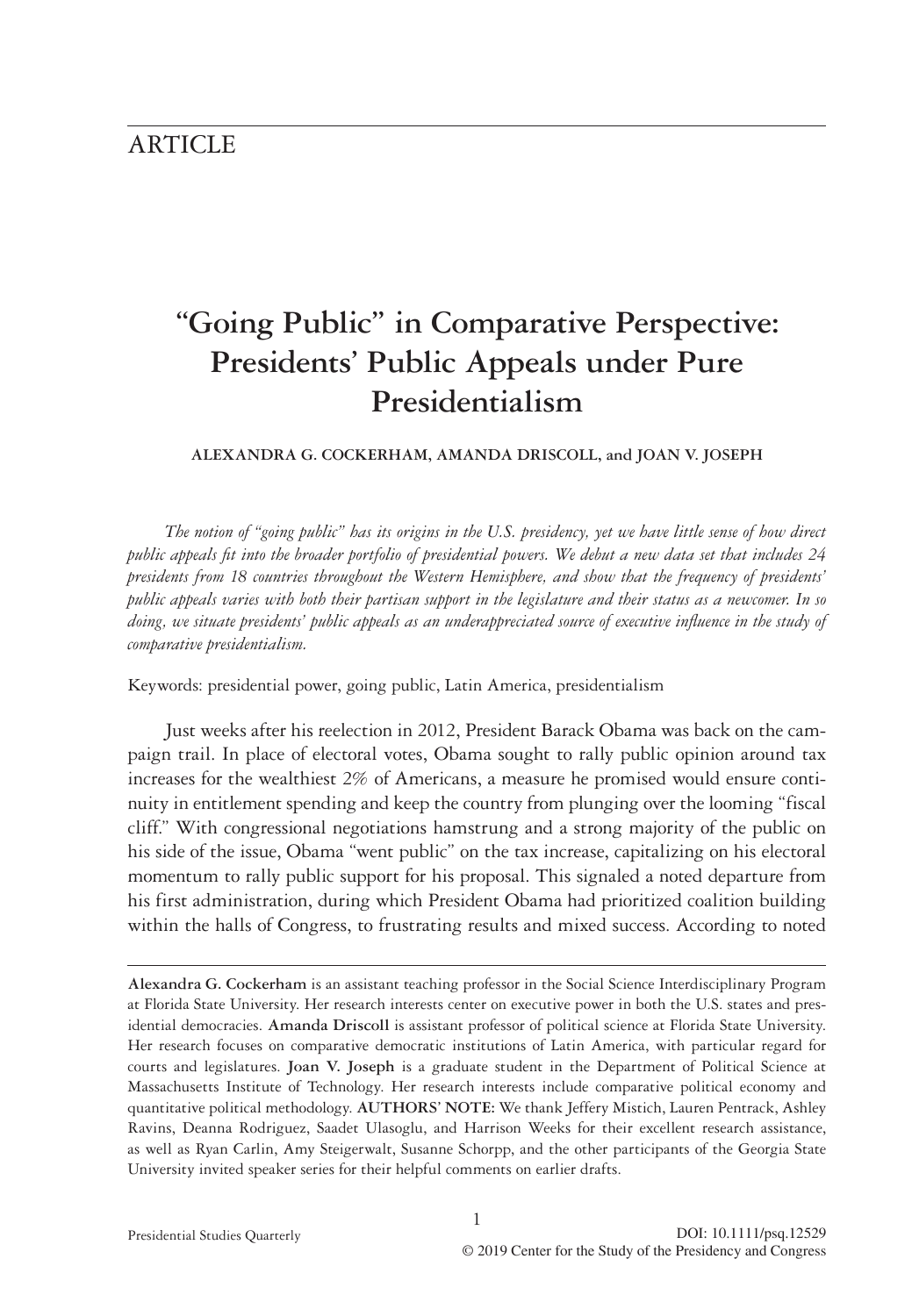Washington insiders, the president's plan to "go public" posed a viable threat to his opponents, who openly credited Obama's ability to build rapport and sway public opinion as a distinct political advantage (Dickerson 2012). At the same time, critics were quick to insinuate that President Obama's return to the campaign trail only belied his weakness as a leader of his party, and waning political influence on Capitol Hill.<sup>1</sup>

Presidents' abilities to connect with the public are of utmost political importance. Even when not seeking immediate reelection, presidents are uniquely situated to both cultivate and respond to public opinion and concerns (cf. Druckman and Jacobs 2009; Edwards 2003; Vaughn and Mercieca 2014). As one of the only officials elected via the national constituency, presidents serve as a focal representative of the nation as a whole, even though the public expectations of presidents often exceed what formal powers would alone permit. This tension is especially acute in pure presidential systems, in which the constitutional separation of origin and survival of the political executive demands constant negotiation and compromise across independent branches of government (Mainwaring and Shugart 1997; Shugart and Carey 1992). As the focal leader of the nation, presidents can leverage their unique connection to this nationwide constituency to attempt to influence their negotiations with the legislative branch.

Although American and comparative scholars have recognized this fact, only rarely have presidents' plebiscitarian powers garnered explicit empirical scrutiny. Broad literatures theorize the effects of presidential powers on policy making, considering the effects of unilateral actions and vetoes (Cameron 2000; Carey and Shugart 1998; Negretto 2004; Palanza and Sin 2013; Shair-Rosenfield and Stoyan 2018), legislative authority and partisan support (Bolton and Thrower 2016; Calvo 2014; Carey 2009; Morgenstern 2002; Shugart and Carey 1992), and presidential personality and charisma (Barber 1992; Kernell 1984; Neustadt 1960; Pluta 2015; Weyland 1999a; 1999b) on presidents' legislative success, political influence, and legacy beyond their term in office. While extant research provides a rich understanding of the nuances of institutional and legislative presidential powers, seldom are presidents' relationships with the national public the object of direct empirical consideration, and then only rarely in such a way that would allow for the evaluation of multiple or competing hypotheses.

We seek to situate presidents' direct public appeals in the broader portfolio of comparative presidential powers. We debut the Presidential Speeches of the Americas (PSA) data set, which is a data set and archive of appearances and speeches made by 24 presidents across 18 pure presidential systems of the Western Hemisphere. These data contain the records of presidents' speeches and public appearances as advertised on the official websites of the presidency, most of which contain the transcript of the presidential address. As a first look into these data, we investigate here presidents' propensity to go public, and explain the frequency of presidential speeches as a function of the institutional powers of presidential office and the legislature, presidents' partisan support in the legislature, and their positions as newcomers to the political scene. To preview our results, although we

<sup>1.</sup> Although our data suggest that the frequency of President Obama's public appeals declined gradually over time, many observers suggest that direct public engagement was a strategy distinct to his second term. Frustrated with frequent breakdowns and facing an even more hostile Republican delegation following the Tea Party's electoral victories of 2012, Obama coupled executive orders with direct appeals to the public to sidestep his opponents in Congress (Dickerson 2012).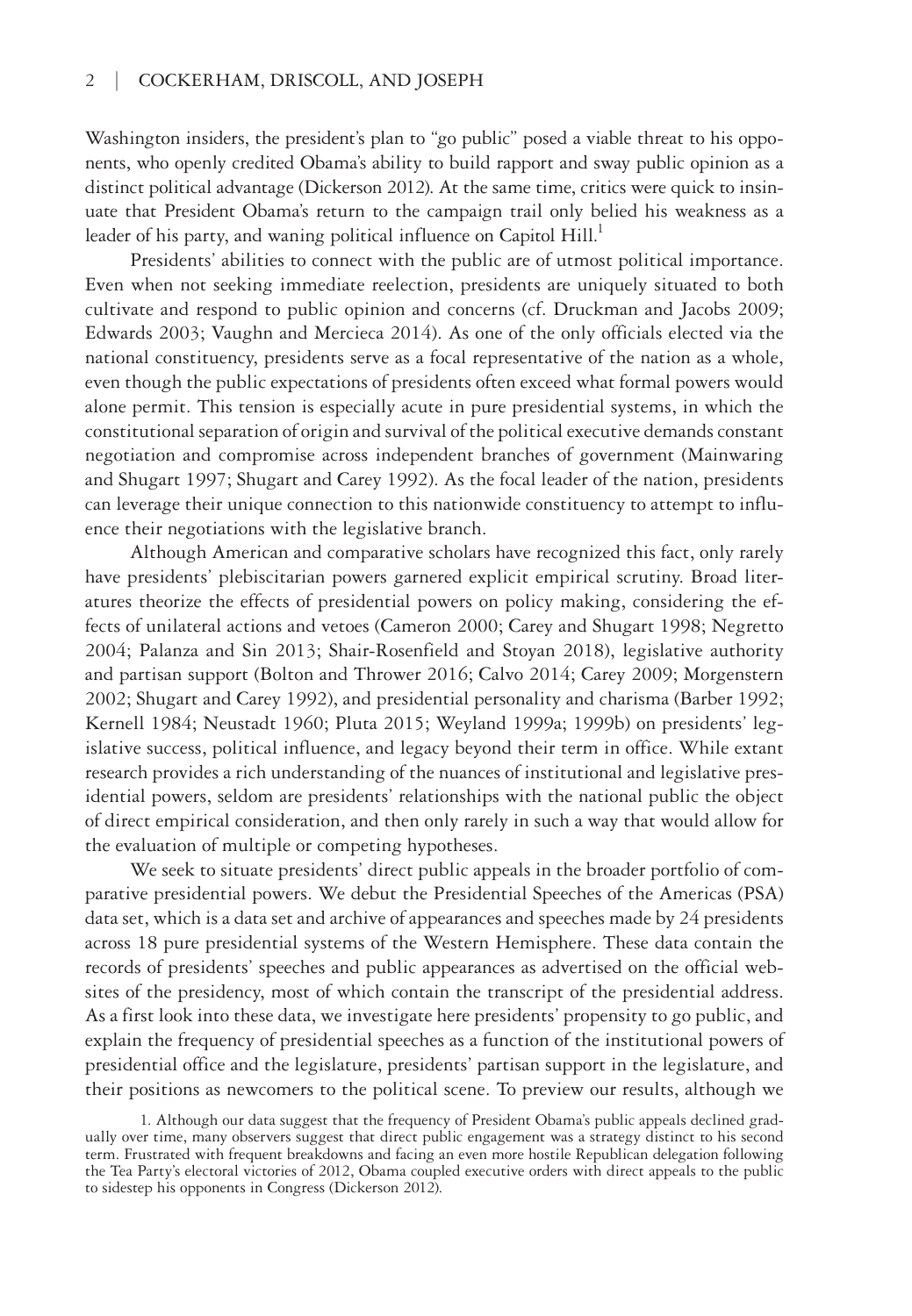find little evidence that the frequency of presidents' speech making correlates with executive institutional powers, we find that presidents' public appearances covary with the size and likely discipline of the president's legislative delegation, suggesting that the power to directly engage with the public may substitute for other sources of presidential powers, in particular those that derive from presidents' support in the national legislature. At the same time, and consistent with theorized expectations identified in extant work, we find some evidence that direct appeals are more commonly made by political outsiders. In what follows, we briefly review extant work on going public, and presidential powers in comparative perspective, delineating our hypotheses regarding their expected covariance with the frequency of presidential addresses. We then introduce the Presidential Speeches of the Americas data set and archive, before turning to our empirical analysis.

### **Going Public and Presidentialized Populism**

When Kernell (1984) famously coined the phrase "going public," he sought to explicate a marked shift in presidential strategy throughout the policy-making process in the U.S. separation of powers system. Adopting a macrohistorical explanatory lens, Kernell identified the direct engagement of the public and public opinion as a distinct and emergent trend deployed by presidents in the context of interbranch bargaining. Prior to World War I and President Herbert Hoover's administration, presidents were by and large party leaders and legislative elites; presidential policy was the result of interbranch negotiations and backroom deals composed of "beltway" coalitions, largely removed from the view or influence of the voters or wider public. Under this regime of "institutionalized pluralism," presidential success in the policy-making and electoral process alike hinged on the president's ability to negotiate, bargain, and build coalitions among elites and across institutions. With this same institutional and political environment in mind, Neustadt (1960) famously identified the most important power a president could possess was the "power to persuade," to simultaneously navigate the waters of Congress, the bureaucracy, interest groups, and state governments. In the insular world of backroom deals and elite bargaining, public influence and input were both marginal and marginalized: although elections allowed for routinized public consultation, the currency of policy making in this institutionalized, pluralist world was elite compromise and coalition building.

Kernell (2007) credits the popularizing of candidate selection via open and party primaries as a central explanatory factor, which brought a new kind of presidential candidate to the forefront—an outsider with few connections to Washington, for whom connection to the broader public as opposed to national party elites was of primary importance for both their election and policy influence. These changes to the electoral rules and weakening of the traditional parties also ushered in an era of divided party government, further straining the bargaining relationship between presidents and members of Congress in the policy-making process. As the "institutionalized pluralism" of the early twentieth century gave way to the "individualized pluralism" of the 1980s and 1990s, Kernell documents the expansion of the direct presidential appeal to the public as a credible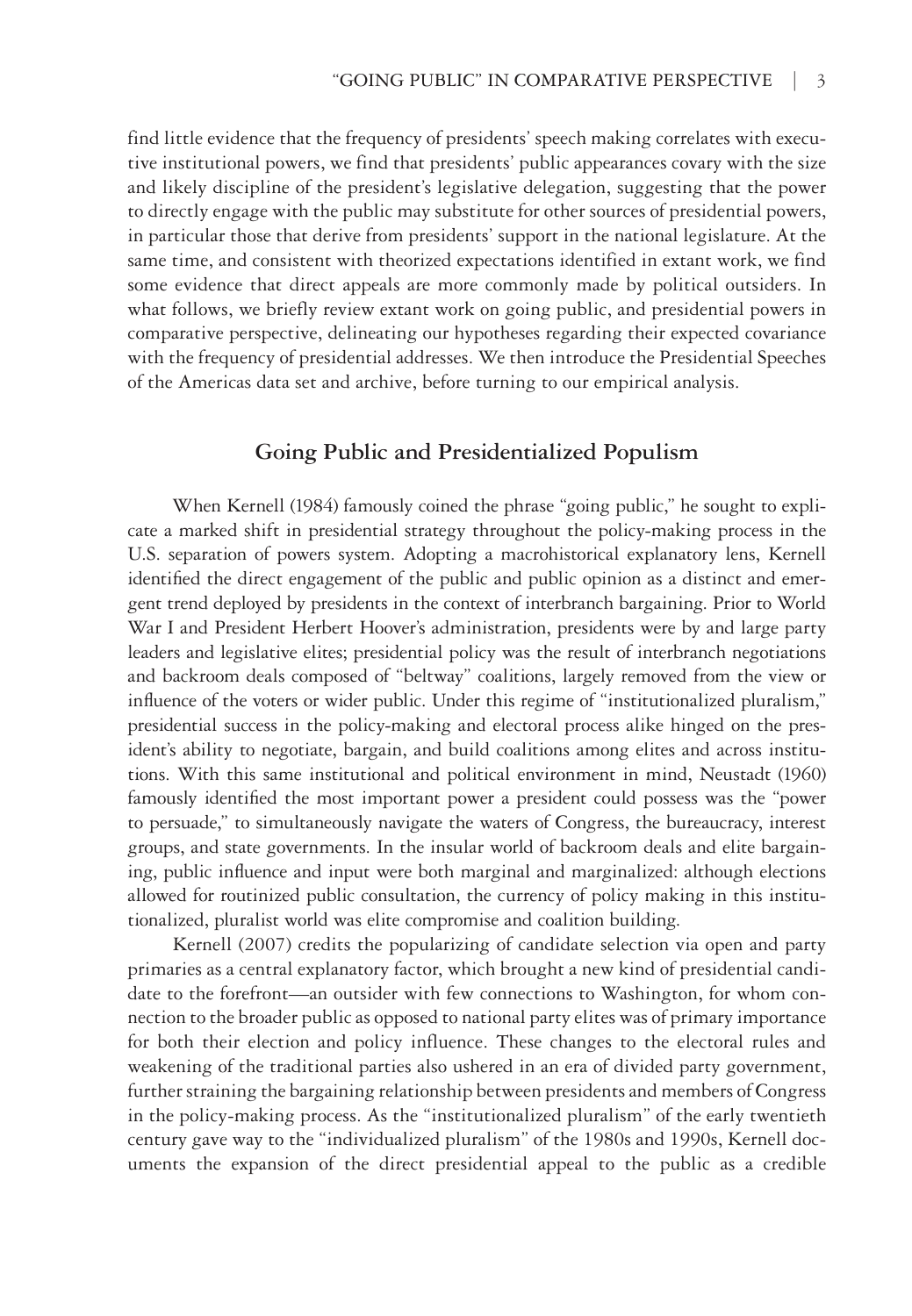alternative to the backroom legislative coalition building. Modern American presidents live and die by their connection to the public—their electoral campaigns take root years in advance, and many attempt to maintain said political momentum with ongoing direct public appeals throughout their administration. Though Ronald Reagan is the classic example of a president who rose to power outside the party establishment, more contemporary examples abound. Take, for example, President Obama's public appeals about health-care reform following his 2008 election. In the wake of his unprecedented grassroots mobilization, President Obama pivoted his efforts to the activation of public support for the Affordable Care Act (ACA), rebranding the grassroots electoral organization that once shared his name, "Organizing for America." The mobilization of the public around the ACA incited a contentious firestorm around the issue of health care; members of Congress would later report being inundated with phone calls from constituents, who implored them to either support or reject the president's controversial health-care bill (Dreier 2011; Urbina 2009). Direct public appeals, so the story goes, enable U.S. presidents to apply indirect pressure on members of Congress, thereby improving the chances of the presidents' preferred policy being adopted into law. This is one example among many of a president deploying his uncommon rapport with the public to improve his bargaining position with Congress.<sup>2</sup>

Although the academic literature on going public is largely insular in its application to the American presidency, theorizing presidents' connection to the public as an important source of political influence is not itself unique. Work on populism across the developing world identifies the rise of anti-establishment rhetoric and the lack of institutionalized parties as two key facilitating conditions for the emergence of populist leaders. Throughout the presidential systems of modern Latin America, populism evokes strong historical referents to caudillo-like strongmen who consolidated power from the earliest years of independent statehood and throughout the twentieth century.<sup>3</sup> At the root of the populists' influence is their own reputation, charisma, and personalism; they seek rule through an unmediated connection to the unorganized and underrepresented class of "the people" en masse and may consolidate their rule through repression, redistribution, or some combination thereof. To populists, institutional constraints are largely peripheral, epiphenomenal, and often intentionally marginalized: the institutionalization of parties and the separation of powers are secondary priorities to the cultivation of electoral devotees who will legitimate the populist leader's unchecked power and political authority.

From the literature on going public in the U.S. case, to the classificatory coverage of the Latin American populists, several commonalities emerge. Both literatures consider direct plebiscitarian appeals to be presidents' attempts at mobilizing public

<sup>2.</sup> With his overt rejection of the mainstream press and his ubiquitous presence on social media, President Donald Trump has signaled that continuous and direct communication with the public will be a mainstay in his administration.

<sup>3.</sup> Weyland (2001) notes that the definition and conceptualization of *populist* morph in accordance with the historically situated empirical referent: populists of the early twentieth century were associated with import substitution industrialization, whereas populists of the late twentieth century would be described as more neoliberal in economic orientation. Ultimately, it is their plebiscitarian political style that distinguishes them from other party elites, and the economic orientation of their policy choices is an instrumental means to consolidate political power.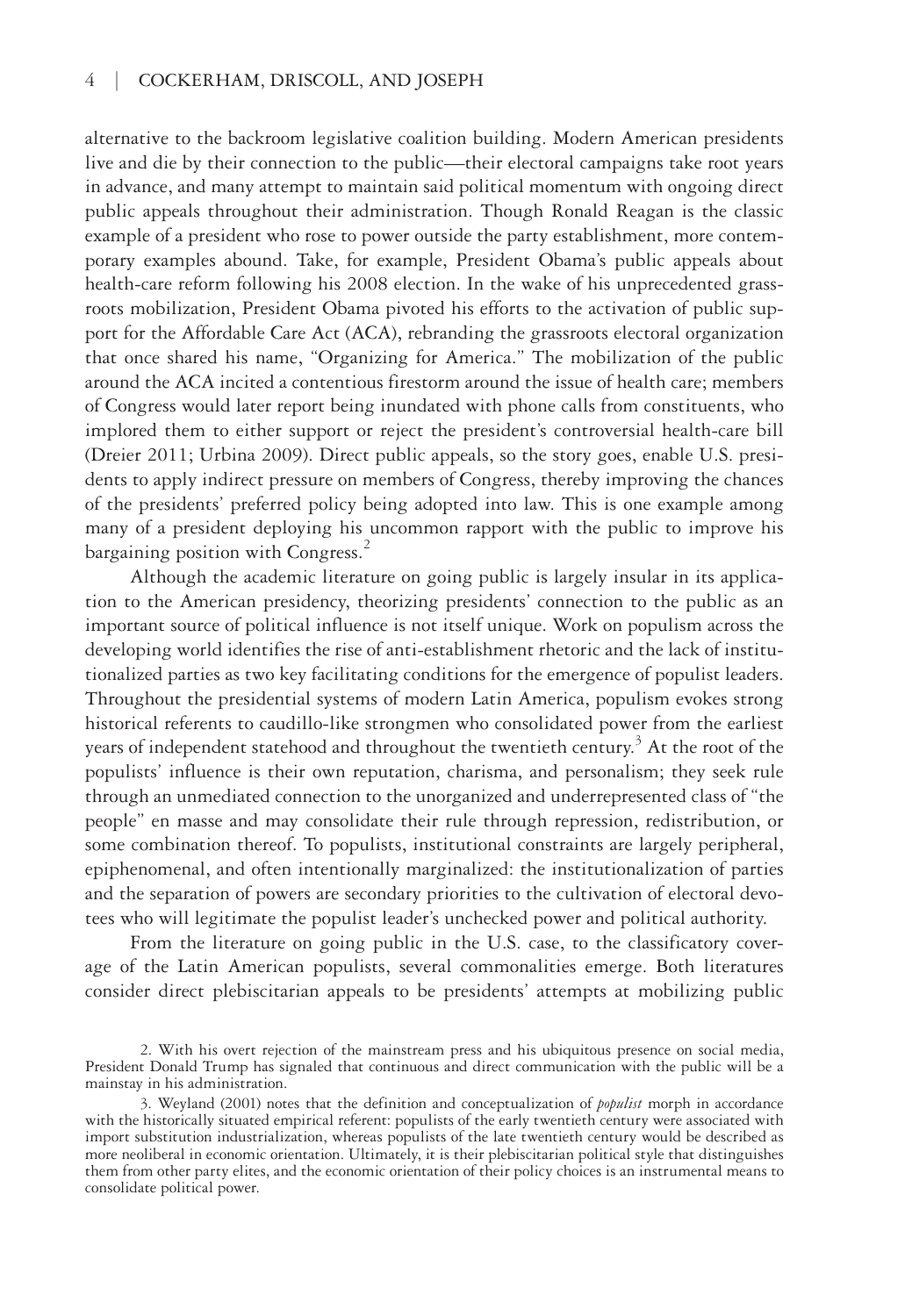opinion, drawing public attention to both themselves and their preferred political priorities. Presidents leverage their electoral connection with the nationwide constituency in order to sidestep the negotiations that the institutional separation of powers imposes, applying indirect pressure to legislative coalitions. The leaders who most often use these ploys come to power as political outsiders, whose political ascent is facilitated by presidentialism, weakened party systems, and poorly institutionalized party structures. Yet at the same time, both strains of research construe populism and presidents' plebiscitarian orientation as a personality trait or leadership style (Barber 1992; Neustadt 1960), with scholars accommodating, extending, and refining the contours of concepts when deemed appropriate and necessary (Barr 2009; Roberts 2007; Seligson 2007; Weyland 1999a; 2001). Though presidential appeals to the public are widely acknowledged to be strategic in nature (Pluta 2015; Stuckey 1997; Weyland 1999b), a plebiscitarian orientation as a leadership style has tended to orient the focus of research to case studies of exemplary individuals, rather than considering this a behavioral tactic that might be strategically deployed in response to a change in the political and institutional landscape (cf. Windsor et al. 2018).

These facts mark our point of departure. Taking inspiration from Kernell's (2007) characterization of the U.S. presidency, we measure the frequency of presidents' direct public appeals in which they aim to promote themselves and their policies before their respective publics. In so doing, we reorient the discussion of presidents' idiosyncratic leadership personalities or facilitating conditions, to one behavioral manifestation thereof.<sup>4</sup> As research on the U.S. presidency has suggested, we expect that presidents will tactically appeal to the public in response to changes in the bargaining environment, which may vary across countries and over time as a function of institutional, personal, and political factors. More generally, we seek to situate presidents' direct public appeals into the broader portfolio of presidential powers.

### **Presidential Powers: Statutory Prescriptions, Parties, and the Public**

Institutionalist theories of presidential power prioritize the structural facets of presidential influence laid out in constitutions and legal statutes, treating the strategic activation of public relations as a residual source of political control. The body of research on presidential powers across modern Latin America has focused predominantly on institutional features of the presidency and party system that shape presidents' influence in the policy-making process (Mainwaring and Shugart 1997; Shugart and Carey 1998). Among the most studied are those presidential powers that grant presidents legislative or lawmaking authority, either to unilaterally enact their most preferred policy via decree authority, or to reactively limit legislative activity via the presidential veto. Though Carey and Shugart

<sup>4.</sup> To be clear, we do not purport to measure the concept of populism, nor can we speak to whether presidents directly attempt to sway public opinion to undermine traditional parties, the legislature, or other political institutions. Though one of the defining traits of populists is their anti-establishment orientation and rhetoric, absent a measure of anti-establishment speech content we simply have no way to judge. The extent to which our measure accurately predicts cases of populism is an open empirical question, though one we leave for future research.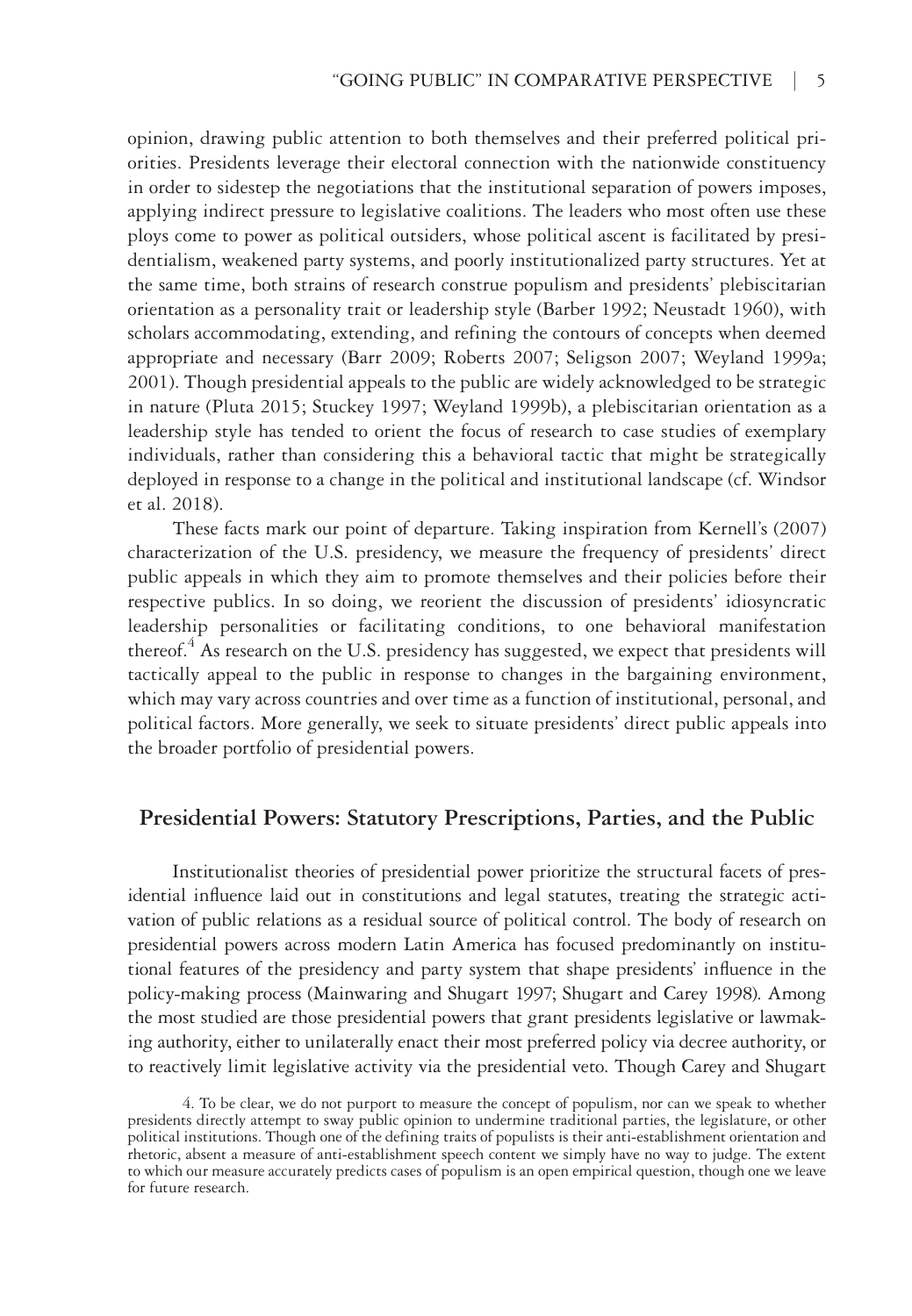(1998) initially observed that presidential decree authority may be either constitutionally defined or delegated implicitly, research has since underscored the wide variance in the extent to which decree authority and veto power are deployed in practice, and to variable success. Of particular note is how these institutional mechanisms are conditioned by the broader legislative and partisan context in which they are deployed (Calvo 2014; Negretto 2008; Shair-Rosenfield and Stoyan 2018).

As with the institutional presidency, Latin American legislatures are also acknowledged to vary considerably in both their constitutional powers and their influence on the policy-making process (Morgenstern 2002), which will likely affect the president's transaction costs involved in working with the legislature. This literature identifies partisan powers as a second dimension of presidential power, stressing the largely informal powers derived from a president's connection with his or her party in the national legislature, and the extent to which he or she can count on a stable majority of disciplined copartisans within a coherent legislative delegation (Carey 2009; Morgenstern 2002). Where presidents enjoy a strong base of disciplined legislative support, constitutional instruments of unilateral action may be superfluous and unnecessary, and direct public consultation may matter little in the face of complete and unwavering legislative support. Where partisan powers are severely lacking, due to high legislative fragmentation, low party discipline, rampant party switching, or some combination thereof, presidents may be hamstrung by their own legislative delegation, and frustrated in the policy-making process (Shugart 1998).<sup>5</sup> Among Latin American scholars, plebiscitarian strategies and appeals are often construed as an attempt by presidents to circumvent recalcitrant legislatures, just as direct democracy may undermine representative institutions (Altman 2010). Though this research implicitly invokes the support of the public in its reference to legislative seat share, only rarely are presidential appeals to the public construed as a viable source of presidential influence; instead, scholars stress the institutional foundations of presidential power. This logic leads us to advance the following two hypotheses:

H1: Public appeals will be less frequent where presidents enjoy strong constitutional powers.

H2: Public appeals will be less frequent where presidents enjoy strong partisan powers in the legislature.

Next, the literature on going public in the United States, as well as the Latin American variant of presidentialized populism, identifies the emergence of the "outsider" anti-establishment candidates as a critical explanation for the frequency of public appeals. Though often construed as a matter of personality or personal leadership style (Barber 1992; Neustadt 1960), in other contexts it is construed as a result of a poorly institutionalized party system or weakened party structure (Weyland 1999b). If direct public appeal is an especially important resource for political neophytes, we would expect that political outsiders would

<sup>5.</sup> Some research suggests there is an inverse relationship between these two dimensions of presidential power—constitutionally powerful presidents are most often those who lack strong congressional support, whereas presidents who enjoy strong partisan powers have little in the way of constitutionally delineated policy-making authority (Mainwaring and Shugart 1997; Negretto 2008; Shugart 1998).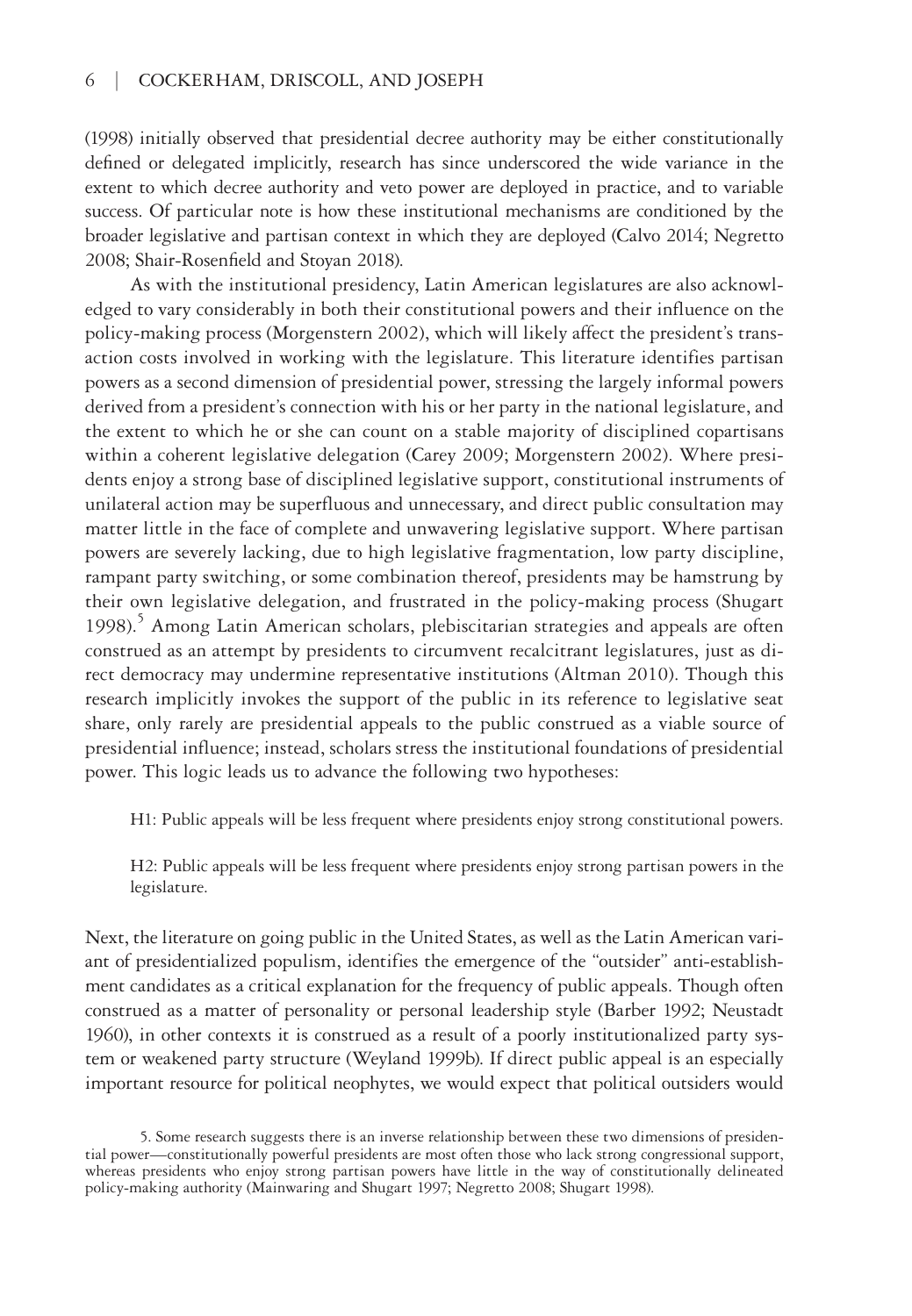be more prone to make direct public appeals and appearances. These observations motivate our third hypothesis:

H3: Public appeals will be more frequent where presidents are political "outsiders."

## **Measuring "Going Public"**

To test these hypotheses, we set out to devise a measure that would be comparable both across countries as well as over time, taking inspiration from the going public concept originally developed in the U.S. context (Kernell 2007). Based on our evaluation of presidential websites, we inductively created a catalog of possible informational features through which the institutional presidency might communicate with the public that could be readily found across administrations and over time. Over the course of 4 weeks in the summer of 2016, a trained undergraduate coded all of the websites of the presidencies of all pure presidential systems throughout the Western Hemisphere. In the Supporting Information Appendix, we detail our coding instrument and summarize the resulting data. With the exception of Cuba and Nicaragua, the office of the presidency across all pure presidential systems we considered maintained their own website, which served as a conduit for communicating presidential policy priorities; the cabinet makeup and governmental composition; as well as presidents' plans for public appearances, notable accomplishments, and travel schedule. By way of example, we recorded whether there were links to news media and appearances (and if so, the frequency with which they were updated), whether the office of the presidency appeared to cultivate a social media presence and through which venues (Twitter, Facebook, Picasa, etc.), and whether the president appeared to make regularly scheduled addresses (such as the Brazilian *Café com o Presidente* [Coffee with the President] radio program, President Franklin Roosevelt's fireside chats, or President Hugo Chávez's *Alo Presidente!* televised talk show). In total, our coder recorded information for 25 different informational parameters through which the president might publicize her work, priorities, or positions to the public.

We elected to focus on presidential public appeals via speeches and related public appearances (press conferences, regularly scheduled addresses, interviews, etc.). This measure had the advantage of maximizing the availability of data across countries and over time, while replicating closely Kernell's (2007) going public concept in its original form. Whereas studies in American politics often measure going public based on televised appearances to the national constituency, we include in our analysis any speech made to the public, irrespective of television broadcast or scope of public audience.  $^6$  All cases included several major public appearances (akin to the presidential State of the Union Address in the United States), but in no case was this the only sort of presidential address or engagement reported. Instead, all country archives we report on below included a mix of major and minor presidential addresses. As to the question of nationally televised addresses, our

<sup>6.</sup> Kernell (2007) distinguishes major and minor addresses on the basis of both their scope and length: major addresses exceed 1,000 spoken words and address a national audience whereas minor addresses are shorter and directed toward subconstituencies or smaller groups. We include both types of presidential appeals in our analysis shown here.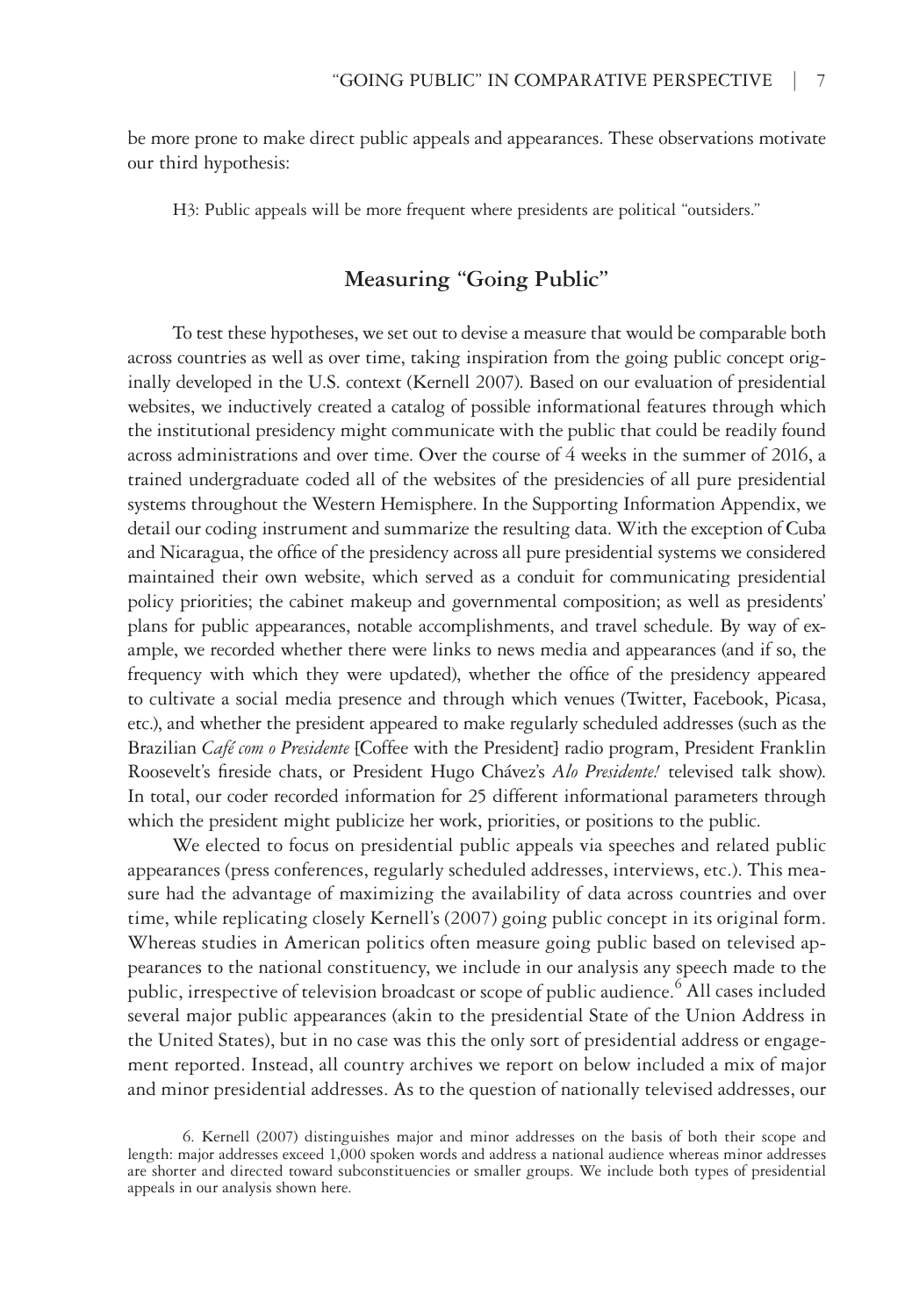coding of a random sample of the PSA data (discussed at length in the Supporting Information Appendix) reveals that in most instances, it was impossible to determine whether the speech had been televised.<sup>7</sup> Nevertheless, the advent and widespread use of the Internet by the public allows for a double-barreled approach to presidential publicity: not only might presidents communicate directly with citizens via public appearances or broadcast speeches, but their online presence allows for said messages to be advertised and disseminated even more broadly, chronicled into perpetuity in a self-curated archive. This means that potentially any public appearance by the president may reach a national constituency and beyond, and the office of the presidency can continue to foster this connection to the public via widespread dissemination via the Internet.<sup>8</sup>

Our research team set out to collect presidential speeches in the early days of July 2016, an effort that extended into September 2016. $9$  Our aim was to collect as much information as possible, harvesting presidential speech archives for as long as they were made available online. Most sitting presidents maintain an online archive of presidential activities and speeches, and in several countries online archives were also available for previous presidential administrations through the Wayback Machine Internet archive. The format of available data on speeches and public appearances varied across countries and over time: although the most common format of data was the speech transcript (82% of cases), in other cases speeches were made available via streaming audio or video files, were accessible via YouTube broadcast, or were simply listed as a public appearance.<sup>10</sup> In the cases in which only a third-party description of the presidential address was available, we relied on the summary or title to identify instances of presidential communication directly with the public.<sup>11</sup> For each speech or public appearance, we collected the date,  $\frac{1}{2}$  location, title, and full text whenever possible.<sup>12</sup> These data jointly constitute the

7. As shown in the Supporting Information Appendix, we coded a random sample of more than 1,500 speeches for their content, audience, and broadcast medium. To the question of speech medium, our coders indicated "Not indicated" 68% of the time.

8. Indeed, the institutional infrastructure attuned to presidential publicity is likely endogenous to the causal dynamics we describe. Namely, presidents for whom direct public appeals are a critical political tool will likely have better institutional mechanisms for diffusing these sorts of information, including (but not limited to) a presidential press corps or communications team; staff members dedicated to public outreach and communication; and teams of experts to design, maintain, and cultivate an active presence on the Internet.

9. In the 2 years that followed, we continued to locate additional records and expand the collection of the PSA data set to include Bolivia, Nicaragua, and additional records from Honduras and Brazil.

10. The PSA data set contains the transcripts of presidents' addresses in Bolivia, Chile, the Dominican Republic, Ecuador, Nicaragua, and Panama, and most (between 81% and 99%) of the speech transcripts of presidential appearances in Argentina, Brazil, Colombia, Costa Rica, El Salvador, and the United States. In Peru, the PSA data set contains transcripts for 242 of 806 presidential appearances, roughly 30% of the total. For four remaining countries (Guatemala, Honduras, Paraguay, and Uruguay), virtually no speech transcripts were available. We collected the plain-text version of the speeches whenever possible, except in Ecuador and Bolivia, where the full text of the presidential appearances is available in .pdf or .doc format.

11. Though presidential surrogates are often deputized to speak on behalf of a commander in chief, we exclude from the PSA and analysis below all public addresses and speeches made by officials other than the president, such as the vice president, presidential spouse, or press secretary, as best we could identify them. For additional information, please see the Supporting Information Appendix.

12. All observations in the PSA data set contain the title of the presidential appearance, 99% of which contain the date. Location was available for about 20% of the observations, most readily in Brazil, Colombia, and the United States. For additional details, please see the Supporting Information Appendix, and the online PSA data archive.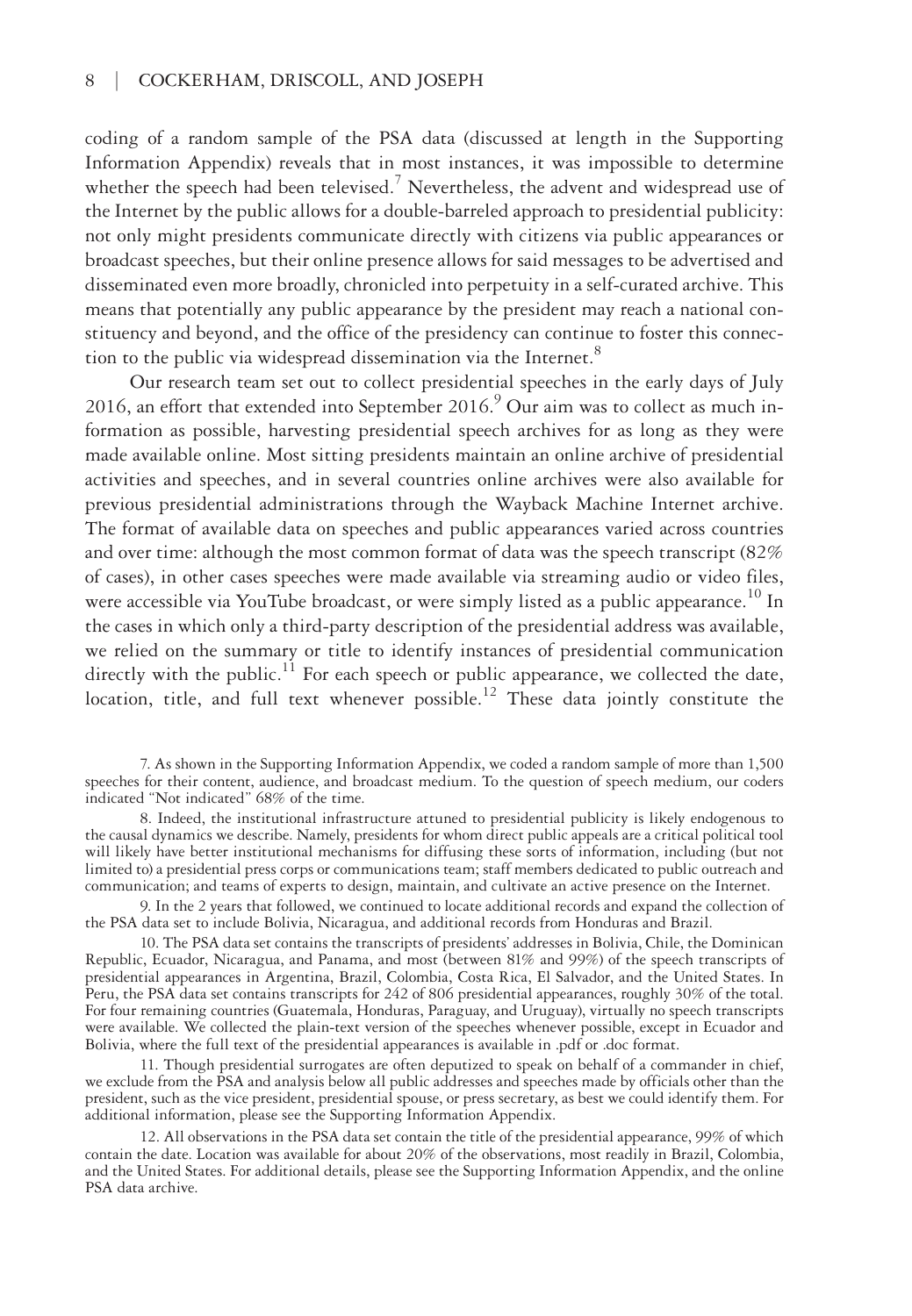Presidential Speeches of the Americas (PSA) data set and archive, which is publicly available at [www.psa-dataset-archive.com.](http://www.psa-dataset-archive.com) For the purposes of the analyses that follow, we collapsed all observations (including those observations for which no transcript was available) into a monthly count of presidential appearances.

An overview of the data contained in the PSA data set is shown in Table 1. In the majority of cases, presidential websites are organized by administration, with a continuous time-serial record of all presidential speeches and activities beginning in the month following inauguration, up until the present day or the end of the presidential term. Our data contain 24 presidents elected in 18 different countries, covering a time period that spans from 1998 until 2016. For six presidents (Chávez, Rafael Correa, Cristina Fernández de Kirchner, Evo Morales, Obama, and Daniel Ortega), this includes speeches and appearances for multiple consecutive terms in office; for three more presidents who served multiple terms (Michelle Bachelet, Juan Manuel Santos, and Danilo Medina), we

| Country              | Years           | N     | <b>Months</b> | President (Administrations)     |
|----------------------|-----------------|-------|---------------|---------------------------------|
| Argentina            | 2007-2015       | 1,543 | 97            | Fernández de Kirchner<br>(1, 2) |
| Bolivia              | 2012-2016       | 1,160 |               | Morales $(2, 3)$                |
| <b>Brazil</b>        | 2016-2017       | 174   | $3+$          | Temer                           |
| Chile                | 2014-2016       | 852   | 29            | Bachelet (2)                    |
| Colombia             | 2015-2016       | 301   | 8             | Santos (2)                      |
| Costa Rica           | 2010-2014       | 133   | 45            | Chinchilla                      |
| Dominican            | 2012-2016       | 32    | 47            | Medina (1)                      |
| Republic             |                 |       |               |                                 |
| Ecuador              | 2007-2016       | 685   | 115           | Correa $(1, 2)$                 |
| El Salvador          | 2009            | 65    |               | Funes                           |
| Guatemala            | 2016            | 288   | 9             | Morales                         |
| Honduras             | 2003-2008, 2015 | 119   | 24†           | Maduro, Zelaya,<br>Hernández    |
| Nicaragua            | 2009-2016       | 161   | $81+$         | Ortega $(2, 3)$                 |
| Panama               | 2003-2016       | 581   | 84            | Moscoso, Torrijos,              |
|                      |                 |       |               | Martinelli                      |
| Paraguay             | 2016            | 10    |               | Cartes                          |
| Peru                 | 2011-2016       | 806   | 61            | Humala                          |
| <b>United States</b> | 2009-2016       | 3,283 | 91            | Obama $(1, 2)$                  |
| Uruguay              | 2000-2016       | 849   | 93            | Batlle, Vàsquez                 |
|                      |                 |       |               | Mujica                          |
| Venezuela            | 1998-2012       | 1,524 | 165           | Chávez $(1, 2, 3, 4)$           |

**Data Availability in the Presidential Speeches of the Americas Data Set and Archive**

**TABLE 1**

*Note:* Original compilation by the authors. "N" refers to the number of public appearances per country. "Months" describes the number of consecutive months for which presidential speech data were analyzed for the multivariate analyses herein described. Original and updated source information is available in the Supporting Information Appendix.

† Our original data collection efforts only included an abbreviated time span for Brazil (2016), Honduras (2003–2004) and Nicaragua (2010–2016). We have since endeavored to collect more extensive data in these cases, and we make the more complete time series available in the PSA data set and archive. However, our analyses of speech frequency are based on the more limited time frame in these three cases.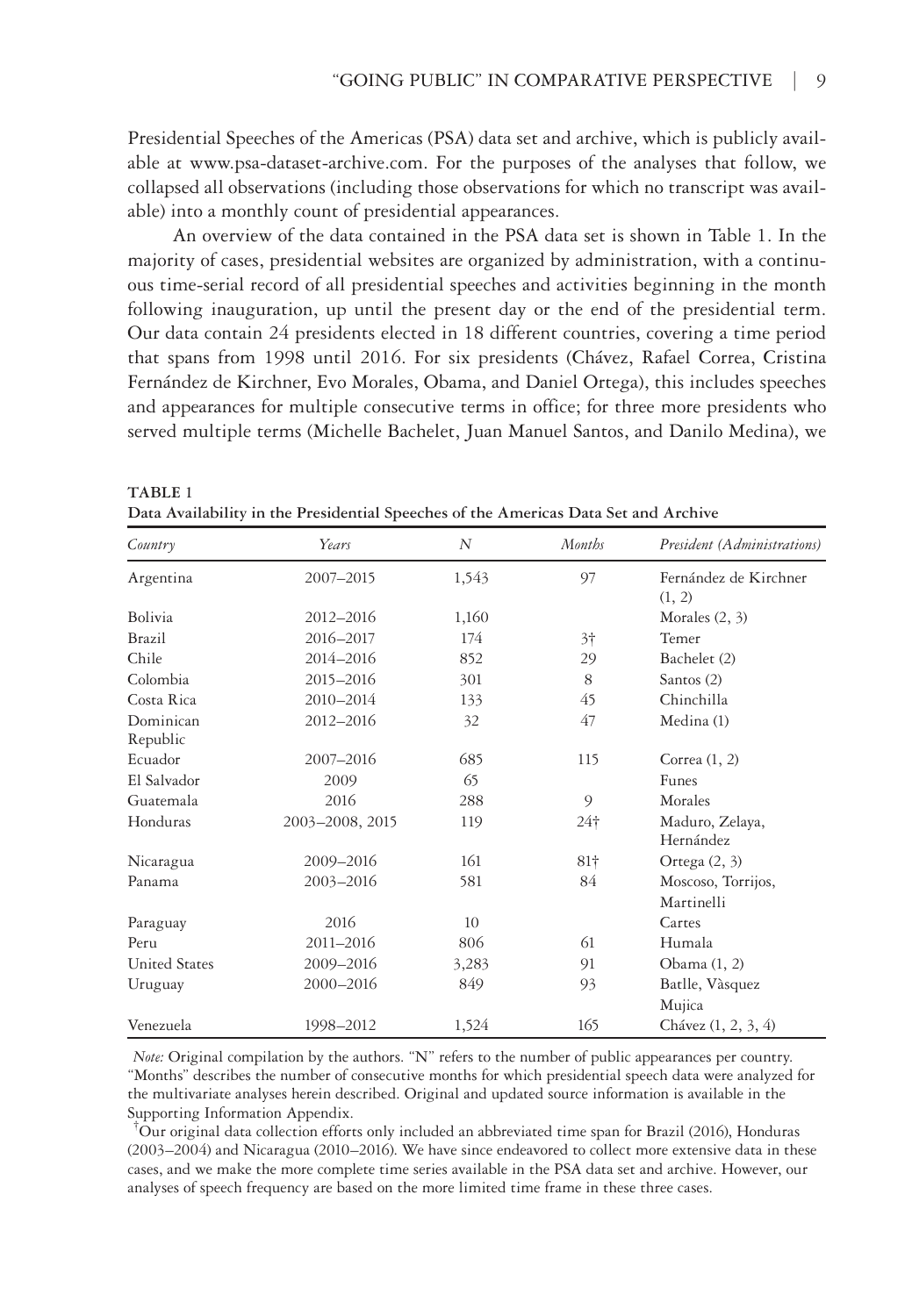have data for only a single term. Although in many cases only a single administration was available per country, we have observations from multiple presidents in Honduras, Panama, and Uruguay. The column "N" reports the number of observations per country; the column "Months" in Table 1 reports the number of country-months we analyze in the sections that follow. In our Supporting Information Appendix, we report on the results of coding a 10% random sample of the PSA data, which demonstrates the consistency of the data we have collected with the original conceptualization of going public, and characterizes the broader data set in terms of content and speech orientation. To summarize briefly here, we find that 71% of speeches pertained to substantive policy, with most of the rest being classified as ceremonial or pertaining to international affairs. For additional information, please see the Supporting Information Appendix.

## **Explaining the Frequency of Direct Public Appeals**

Whereas we have theorized the frequency of presidents' public engagements with reference to institutional and partisan considerations, we collapsed all observations in the PSA data set into a monthly count of presidential speeches, such that we could track the covariance of presidential speech making with our explanatory variables.<sup>13</sup> The resulting data set is an unbalanced cross-sectional time-series data set of the number of public addresses made by the president in a given month.

The cross-sectional variance of the frequency of direct presidential appearances is shown in Figure 1. The heatmap shows the cross-sectional distribution of the monthly average number of presidential appearances as reported in the online press archives of the office of the presidency. Though not shown here in the interest of space, President Obama averaged 36 public speeches and appearances per month over the course of his two terms in office. As a point of reference, Kernell (2007) reports that major public appearances by U.S. presidents have largely held constant over time, with presidents Hoover through George H. W. Bush averaging approximately five major appearances per year. Minor appearances, by contrast, have grown steadily over time, with a considerable increase in minor appearances coinciding with the Reagan administration in the early 1980s. Since then, U.S. presidents have averaged roughly 10 major and minor presidential addresses per month (Kernell 2007, 115–23), though President Obama appears to be an outlier in this regard. Looking comparatively, our map suggests that contemporary U.S. presidents, with their average number of appearances per month hovering around 10, would appear typical among their presidential peers across the hemisphere. The hemispheric median

<sup>13.</sup> For the countries for which time-series data were made available, we filled in monthly gaps in our data with zeros if there was no record of public appearance in a given calendar month. If the online archive began (or ended) in the middle of a presidential term, we coded all preceding (or following) months as missing.<br>In several countries and time periods, the publication of presidential appearances via the Internet was so inconsistent and intermittent that we had little reason to believe the information made available online was a credible representation of presidential public appearances on the whole. For this reason, we exclude Paraguay, El Salvador, and Panama between 2004 and 2010, and Honduras after 2004. The data from Bolivia, Nicaragua, and Brazil (2017) were collected after September 2016, and so are not included in the analyses of speech fre- quency reported below.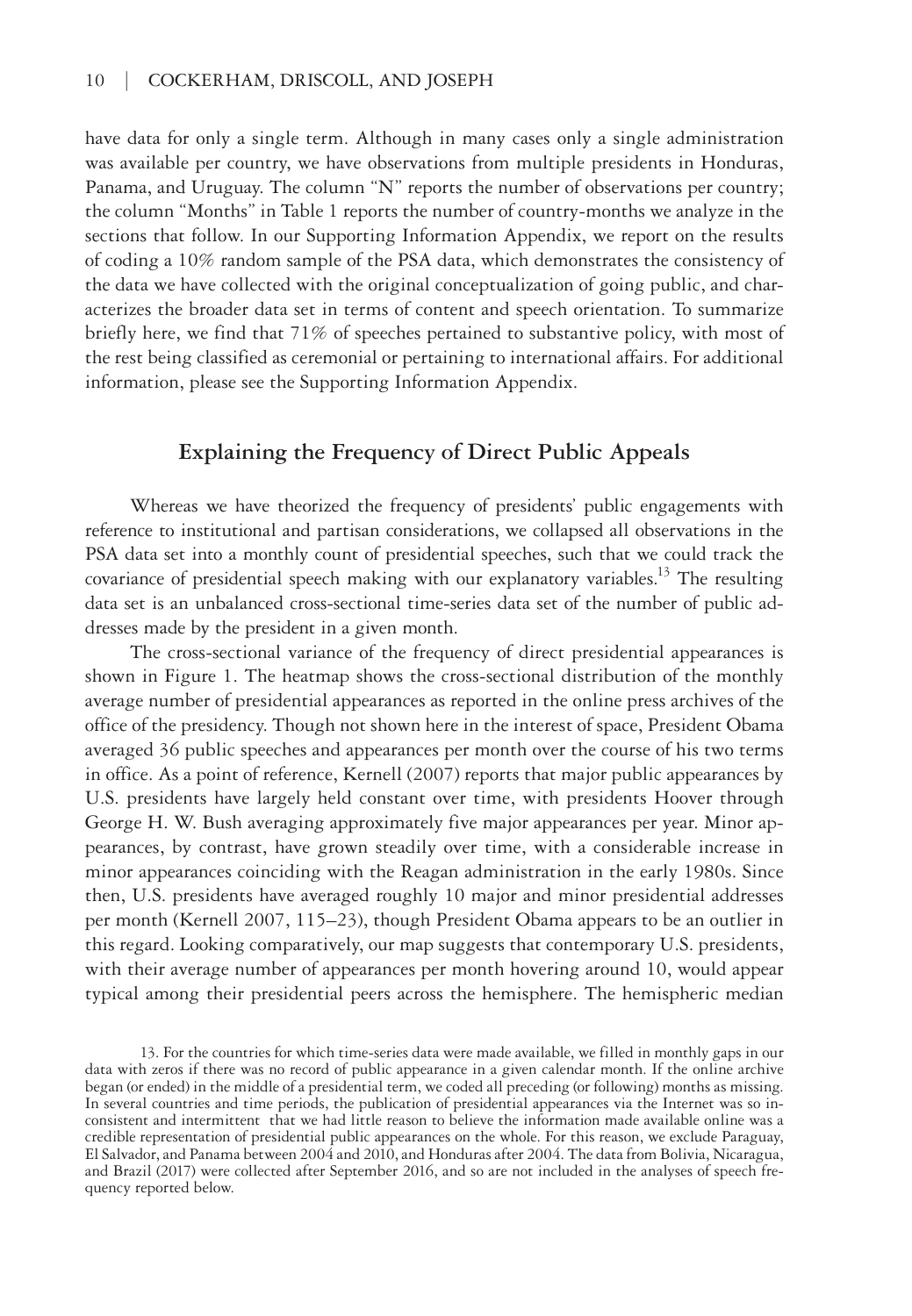

**FIGURE 1. Cross-Sectional Variance of Average Monthly Speech Frequency.** *Note*: Not shown: United States. Countries shown in white, including Paraguay and Mexico, have not been included in the Presidential Speeches of the Americas data set due to unavailability of data.

number of speeches per month is 7, though the data skew positive, with a mean of nearly 12. Not only would President Obama appear to be an outlier among U.S. presidents, but he would be on the high end of the spectrum in comparative perspective as well. Although the presidents of Argentina, Chile, and Colombia in our data also appear quite active, President Obama shares the distinction of having the highest number of presidential appearances with President Santos of Colombia, with 56 public appearances in a single calendar month. $^{14}$ 

Figure 2 gives a finer-grained visualization of the cross-sectional variance in our data, as well as some insight into the sort of time-serial variance our data collection effort has captured. Though we focus on a subset of four countries here, the complete array of monthly average speech frequency for all the countries in our analysis of speech frequency is shown in Figure 1 of the Supporting Information Appendix. The top two panels report the monthly average speech count for Presidents Chávez and Correa of Venezuela and Ecuador, respectively. Chávez and Correa are oft-cited examples of classic populist leaders

<sup>14.</sup> Though not included in the analyses here, Bolivian president and noted populist Evo Morales meets or exceeds this figure six times in the PSA data set, in the months preceding and following the 2014 national elections.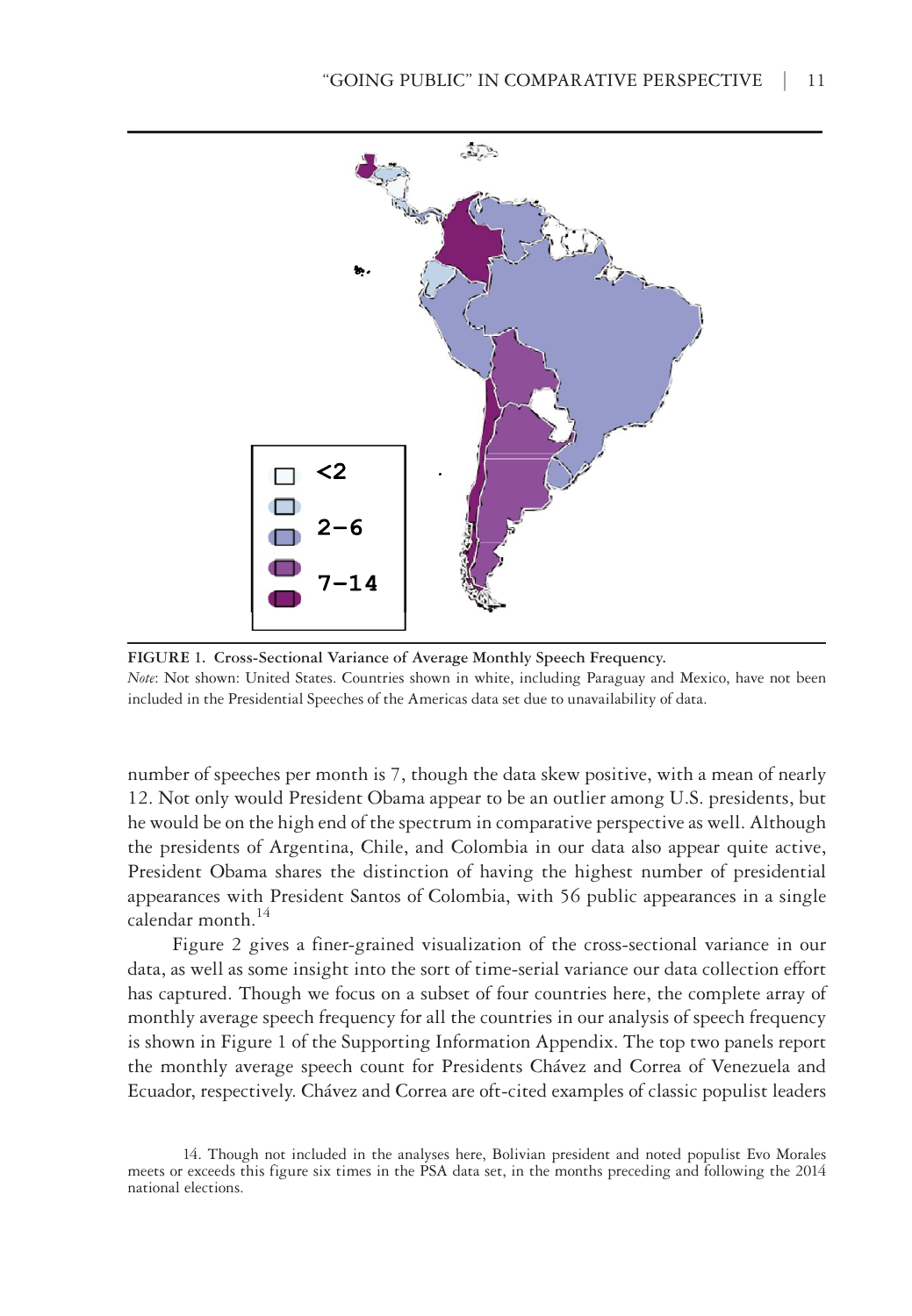

**FIGURE 2. Cross-Sectional Variance of Average Monthly Speech Frequency.** *Note*: Cross-sectional time series of monthly average number of speeches and public appeals, 2000–2015.

in contemporary Latin America: Widespread disillusionment with the political establishment fueled their rise to power, which they cultivated and maintained with their outsider status, personal charisma, and "new socialism" redistribution plans. Once in office, their respective brands of "citizen's revolutions" prioritized state-led redistribution and plebiscitarian mobilization over the republican edicts of checks and balances grounded in strong institutional separation of powers.

Despite these similarities and decidedly populist reputations, our data make clear that this characterization obscures a more dynamic strategy of public activation and appeals. The box plots reveal the extent to which either leader appealed to the public varies considerably over time. After he first gained office in 1999, Chávez's public addresses and appeals peaked early in his first administration, and then declined steadily over time. This peak followed in the years after the constitutional assembly of 1999, in which Chávez succeeded in scaling back institutional checks to presidential power, while expanding the formal influence of the office of the president. Though we cannot say whether the shift in institutional power led to a diminishing need for direct public appeals, it would certainly seem plausible that his direct public appeals aided his efforts at constitutional reforms. President Correa, by contrast, was slow to galvanize the public with his citizen's revolution and throughout the constitutional revision process in 2007 and 2008, though he became increasingly more active in the public arena as his support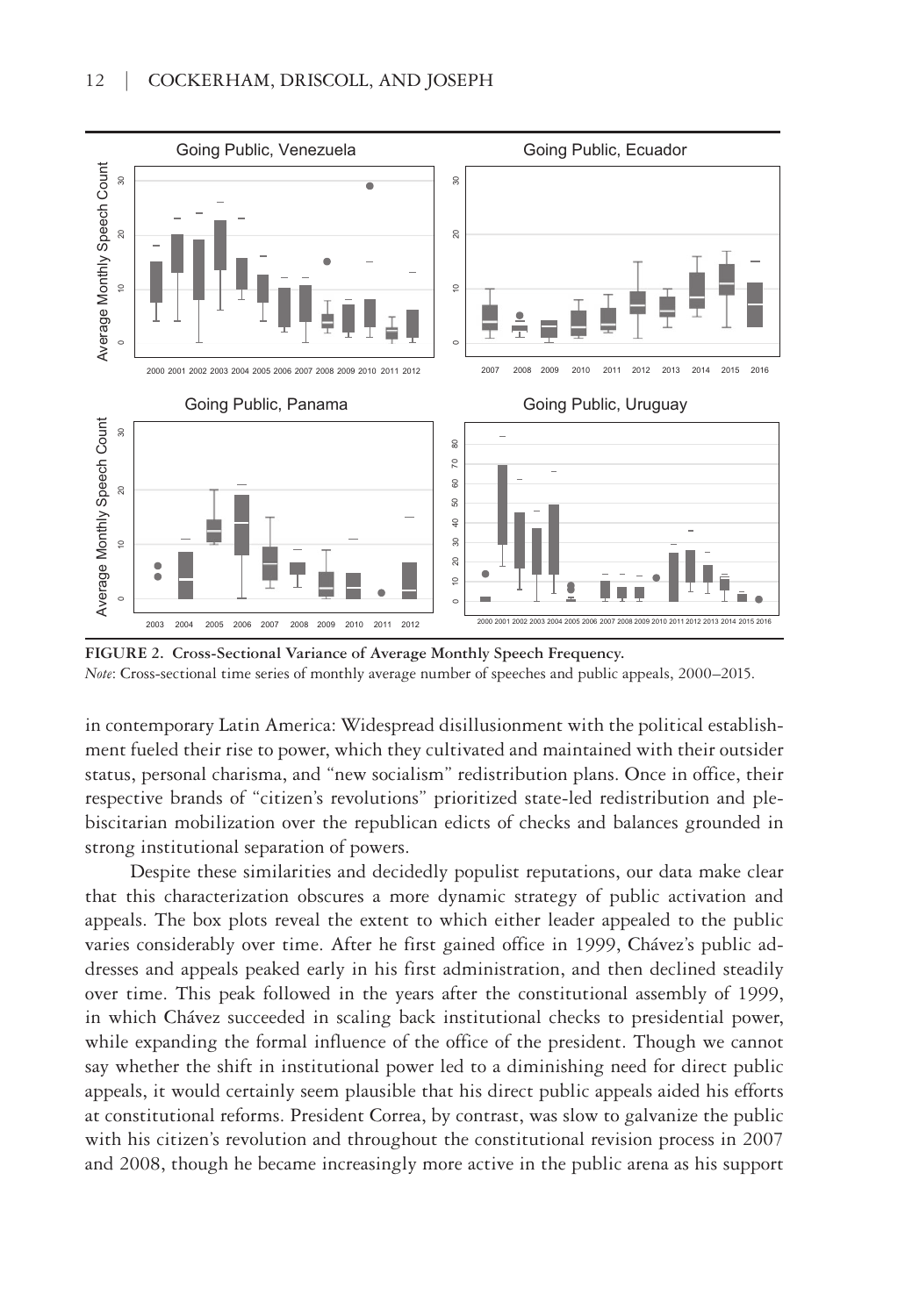and majority in the legislature eroded. President Correa's public appearances and speech making gain momentum following his 2011 referendum, in which he sought to curtail the formal independence of the press and judiciary, causing further splits and defections from his legislative coalition ("Correa" 2011).

The bottom two panels of Figure 2 display the cross-temporal variation in presidential public addresses for Panama and Uruguay. In both cases, our sample includes multiple presidents, including Presidents Mireya Moscoso, Martín Torrijos, and Ricardo Martinelli of Panama and Presidents Jorge Batlle, Tabaré Va´squez, and José Mujica of Uruguay. In both cases one thing is clear: While we see considerable variance in presidential appeals across countries and over time, there are also considerable differences across individual presidents. Our cross-sectional research design leverages differences in institutions and political environments more *across* countries than within them, yet the pronounced differences within these two cases suggest that within a single institutional environment, there is still substantial leeway for differences in individual presidents' publicity strategies, as extant research has suggested.

## **Multivariate Analyses**

Moving into the multivariate analyses, we collected a number of variables to measure our concepts of theoretical interest as they pertain to formal and legislative powers of the executive.15 We include two measures of the president's constitutional powers—*Decree Power* and *Legislative Initiative*. We chose to examine these proactive powers because they are institutional mechanisms that are constitutionally stipulated and offer the president the opportunity to shape policy via unilateral action or proactively set the legislative agenda (Shugart and Carey 1998).16 *Decree Power*, which is based on our own coding of national constitutions, is an ordinal variable measuring the scope of presidential decree authority, which ranges from a minimum of 0, indicating no decree authority, to a maximum of 3, indicating decree authority without caveat. The intermediary values correspond to presidential decree authority that requires either legislative (1) or ministerial (2) approval. *Legislative Initiative* is an ordinal variable that captures executives' capacity to propose legislation. Taken from the Varieties of Democracy data set (v.6), this measure is based on expert surveys of executive behavior, aiming to capture not only the institutional ability but also presidential proposal of legislation in practice (Coppedge et al. 2016). At its maximum, this variable indicates that the president can initiate legislation in a wide variety of policy areas, including some that may be exclusive to the president, whereas a minimum

<sup>15.</sup> Summary statistics and source information for all of our explanatory variables are available in the Supporting Information Appendix.

<sup>16.</sup> Though presidential veto power is an oft-studied constitutional power of presidents of consider- able political consequence (Cameron 2000; Kernell and Kim 2006; Palanza and Sin 2013), we focus instead on proactive, as opposed to reactive (veto), powers.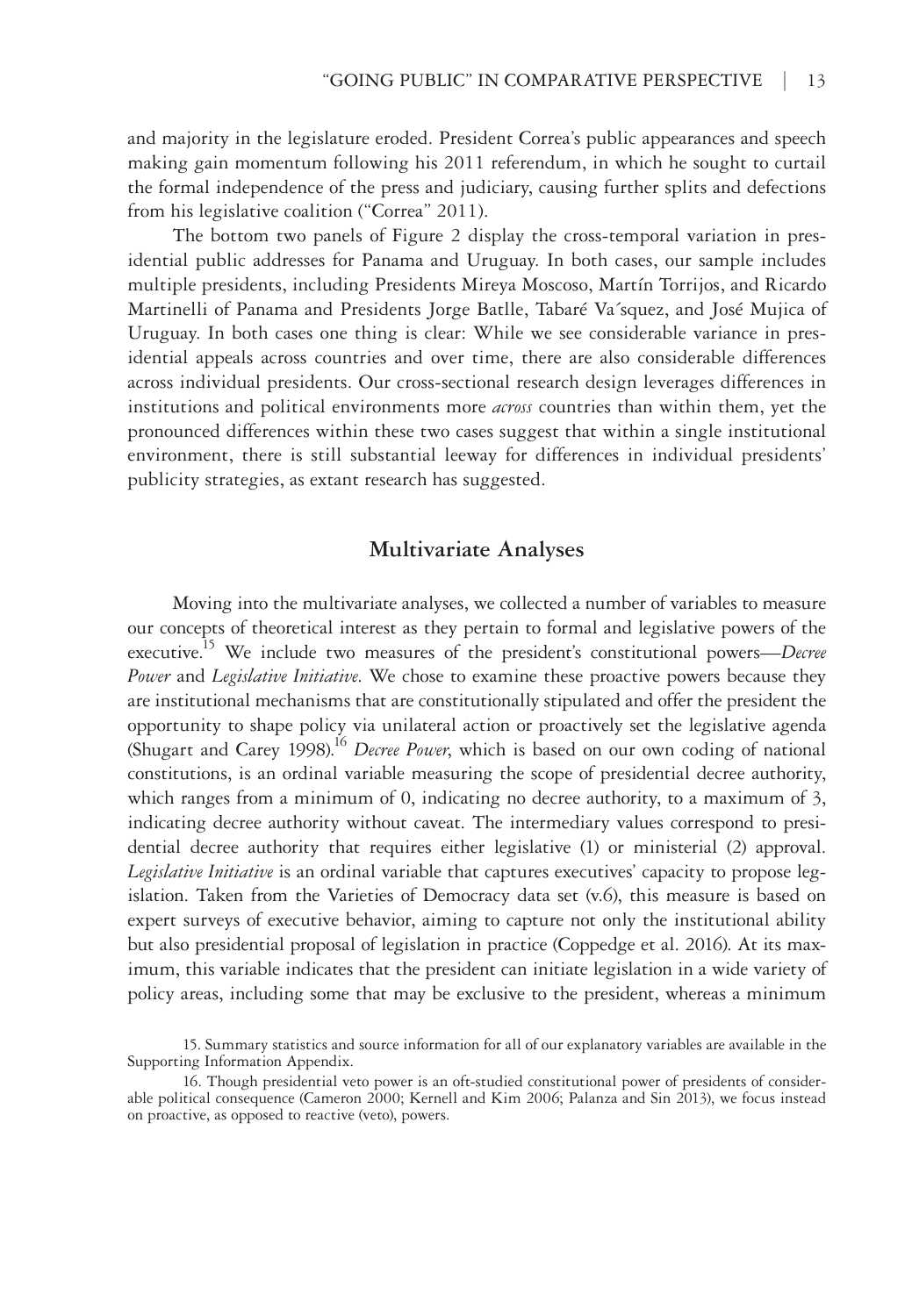value corresponds to presidents who are legally prohibited from introducing legislation (Coppedge et al. 2016).<sup>17</sup> While the president's constitutional power is likely to be important, the flip side of this coin is the legislature's institutional power as defined by the constitution. *Bicameralism* is a binary variable that equals 1 if the legislature in a given country is bicameral, which we expect would impose veto points in policy making as well as transaction costs on coalition formation.

We also hypothesized that the partisan preferences of the legislature will influence presidents' incentives to appeal to the public. It is likely that presidents will choose to go public more often when the legislature is a more formidable adversary—either because of ideological divergence between the two branches, or due to a weak and undisciplined legislative coalition. To capture the preference convergence between the two branches, we include an indicator for *Unified* government, as well as the *Presidential Seat Share*. The *Presidential Seat Share* is the proportion of seats controlled in the lower chamber of the legislature by the party of the president, taken from the Database of Political Institutions (Cruz, Keefer, and Scartascini 2016). To capture the likely coherency and discipline of the president's voting coalition in the legislature, we include a measure of a *Closed List*  electoral system. Extant research shows legislators who are elected via closed-list electoral rules are more likely to vote in line with their party, either due to increased ideological cohesiveness or more readily enforceable mechanisms of party discipline owing to party leaders' control over ballot access and nominations (Carey 2009; Morgenstern 2002). Accordingly, we expect that the effect of the *Presidential Seat Share* will be conditioned by the electoral rules under which legislators are elected: Lacking incentives to toe a party line, the legislative collective action problems to coordinate behavior are thought to be more acute as the coalition grows larger (Cox and Morgenstern 2001). In closed-list systems, by contrast, we anticipate that the president's public appeals will be less frequent as the size of her delegation grows, as she may reasonably expect support from a large and relatively disciplined (or cohesive) legislative voting bloc. To capture this conditional relationship, we include an interaction term between these two variables.

Finally, the literature on populism casts populists as anti-establishment political outsiders, who capture hearts and minds of voters as a decided break with the political past. Capitalizing on mistrust of mainstream politicians or weakened party systems, the literature suggests these outsiders deploy direct public appeals to circumvent institutional constraints. To capture a president's outsider status, we coded the biographies of all 19 presidents in our data set of speech frequency to identify the first date of relevant political experience.<sup>18</sup> We coded the biographic profiles of presidents as reported by Encyclopedia Brittanica, which provided relatively coherent and comparable biographical information across all executives in our data set. In identifying presidents' first foray into

<sup>17.</sup> The original variable in the Variety of Democracies (VDEM) data set collects expert assessments on a wide number of metrics pertaining to democracy and governance. We have inverted the original VDEM scale for the ease of interpretation, such that higher values denote stronger executive proposal powers of legislation.

<sup>18.</sup> To reiterate, we analyze here a subset of the total presidents for whom data are available in the PSA data set and archive, excluding those administrations for which data were unavailable (or cross-temporally very sparse) at the time of initial data collection.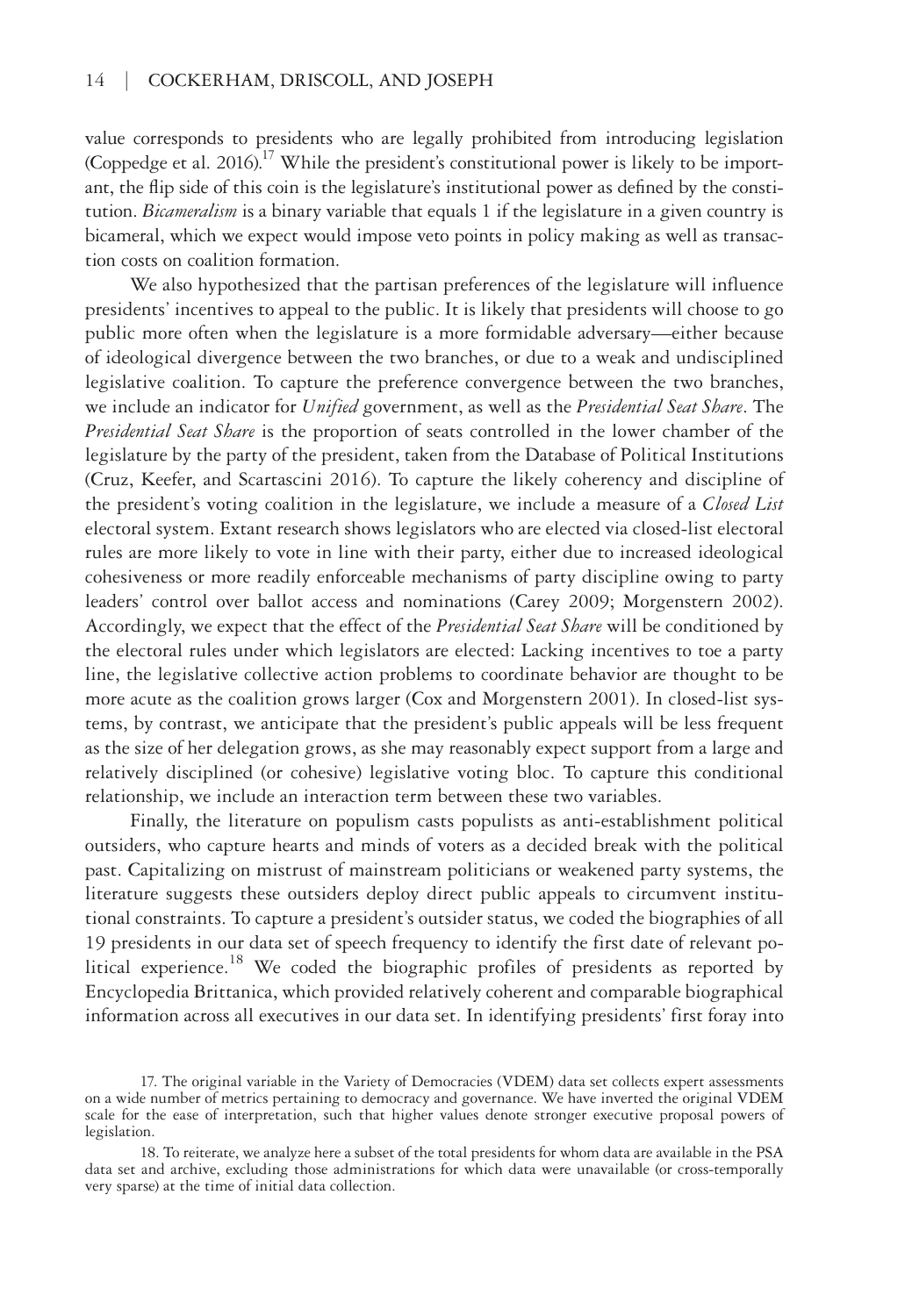politics, we recorded the year in which they made their first professional debut in the national political arena. Among other things, the sorts of experiences we identified included the establishment of political parties, the nomination to various cabinet posts or party leadership positions, or the election as deputies or senators to other national elected offices. Subtracting the year in which the speech was made from the year of first political activity, the resulting variable *Years Active* ranges from 0 to 49, with a mean of 19 and a median of 17, and is a direct measure of the years of political experience of the elected leader whose behavior we consider.

There are several additional considerations for which we control. We acknowledge that presidential speech making may vary considerably in tandem with electoral concerns, or public opinion more broadly. Though there is considerable disagreement as to whether presidents attempt to shape public opinion through speech making in the U.S. case (Druckman, Jacobs, and Ostermeier 2004; Druckman and Lupia 2000; Edwards and Wood 1999), it is clear that public approval of the president may well be influential in presidential speech making. We make no comment on the direction of this relationship, but simply control for *Public Approval* to account for these possibilities there is some sort of relationship here. Next, we include *Election Season*, a binary variable for each of the 12 months preceding a presidential election, which we anticipate would result in increased public appeals. To measure public approval, we use the monthly presidential approval ratings from the Executive Approval Database (v. 1.0), made available by Carlin et al. (2016), while the electoral calendar was identified using the Database of Political Institutions (Cruz, Keefer, and Scartascini 2016).

Last, we include two variables to account for exogenous changes in the political environment to which presidents would likely respond. First, we control for economic conditions within each country by including the monthly change in the consumer price index (*Inflation*). Next, the frequency with which presidents make public statements and then include them on their presidential websites is likely a function of the *Internet Penetration*, or the annual percent of the population who can access the Internet at home. Additional information on all of the variables analysis is shown in the Supporting Information Appendix.

## **Results**

As our outcome variable is number of speeches given in a month, we use an event count model.<sup>19</sup> We choose negative binomial regression—rather than Poisson regression due to evidence of overdispersion (i.e., that the variance of the dependent variable exceeds its mean), and include clustered standard errors for each presidential administration.<sup>20</sup> In

<sup>19.</sup> We also explored the possibility of a global time trend in our data, perhaps owing to the increased use of the Internet over time. The results of a Dickey–Fuller test reject the null of a unit root at the 0.01 level, meaning that our dependent variable is stationary. This test indicates that our dependent variable shows no global time trend that might confound our analyses.

<sup>20.</sup> The results of our likelihood ratio test indicate that negative binomial regression fits the data better than a Poisson model ( $\chi^2$  = 2,070) and that this observed difference is statistically significant ( $p$  < 0.001).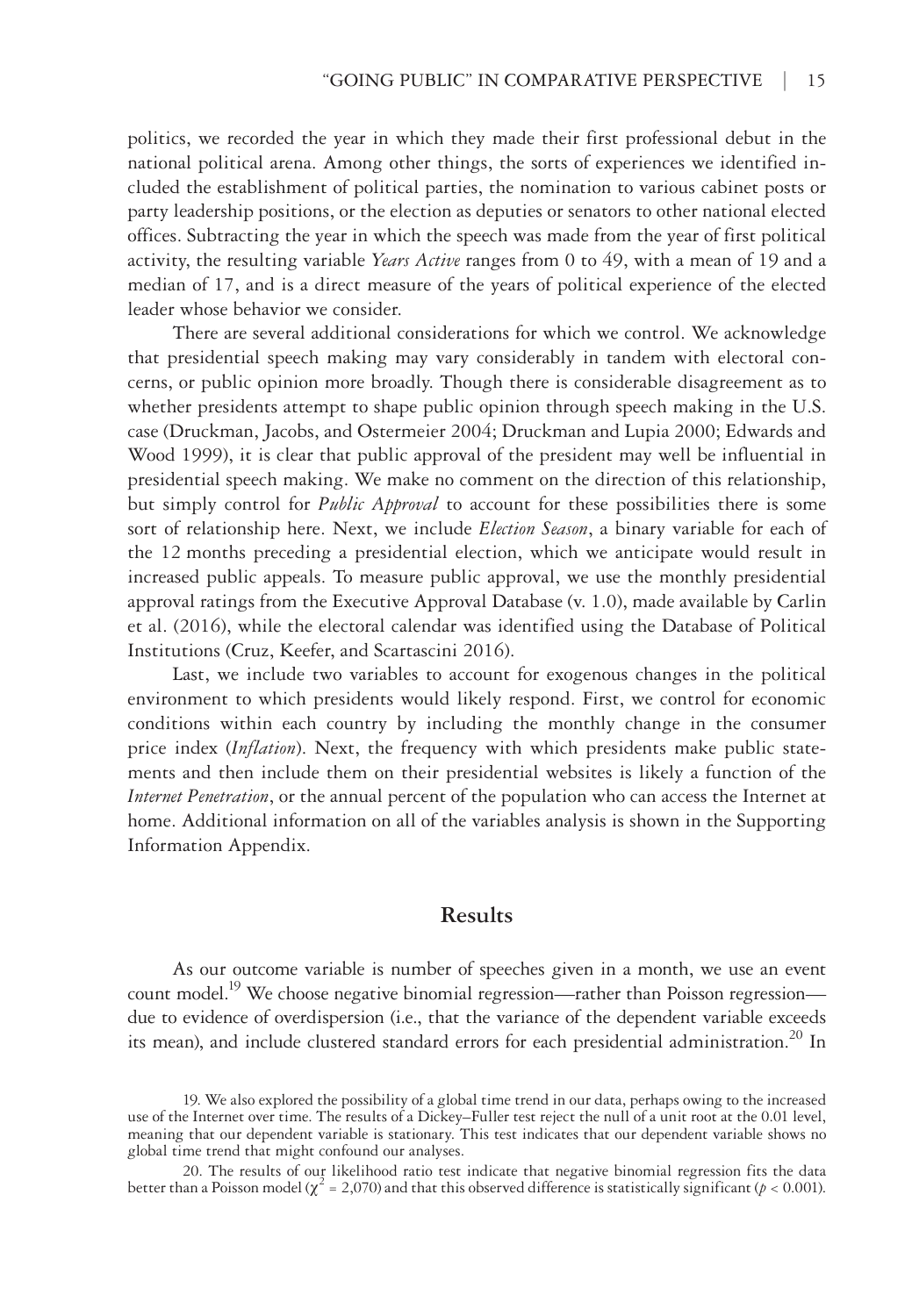the Supporting Information Appendix, we also report the results of a hierarchical linear model, as well as the results of a negative binomial model that clusters standard errors at the level of the country. The results are largely robust to the changes in model specification.

Our first model (column 1) displays only the explanatory variables that pertain directly to our hypotheses. In Model 2 (column 2), we add both *Election Season* and *Public Approval*, to account for the probability that presidents will make speeches in response to declining public support, or when seeking office. Finally, Model 3 (column 3) displays our fully specified model with the remaining control variables. For the most part, the effects of our variables of interest are consistent across all three models, suggesting our claims are robust to a variety of controls (Table 2). $^{21}$ 

Please recall that we hypothesized that presidents' speech-making propensity would be inversely related to both their constitutional and partisan powers. In the case of constitutional powers, our results are mixed: We find evidence that the institutional structure of the legislature correlates with presidents' propensity to make speeches. The

#### **TABLE 2**

#### **Regression Results**

|                                 | Dependent Variable: Monthly Speech Count |                     |                     |  |
|---------------------------------|------------------------------------------|---------------------|---------------------|--|
|                                 | (1)                                      | (2)                 | (3)                 |  |
| <b>Constitutional Powers</b>    |                                          |                     |                     |  |
| Decree power                    | $-0.142(0.233)$                          | $-0.128(0.193)$     | $-0.299(0.189)$     |  |
| Legislative proposal power      | $-0.227(0.243)$                          | $-0.389**$ (0.192)  | $-0.319(0.231)$     |  |
| Bicameral                       | $1.446***(0.286)$                        | $1.343***(0.261)$   | $1.257***$ (0.366)  |  |
| <b>Partisan Powers</b>          |                                          |                     |                     |  |
| Unified                         | $-0.156(0.227)$                          | 0.002(0.188)        | 0.089(0.212)        |  |
| Presidential seat share         | $1.759***(0.611)$                        | $1.326**$ (0.614)   | $1.390*(0.712)$     |  |
| Closed list                     | $1.310**$ (0.509)                        | $1.101***(0.381)$   | $1.054**$ (0.420)   |  |
| Presidential seat               | $-2.057***(0.722)$                       | $-2.024***$ (0.681) | $-1.703**$ (0.810)  |  |
| share $\times$ Closed list      |                                          |                     |                     |  |
| <b>Outsider Status</b>          |                                          |                     |                     |  |
| Years active                    | $-0.041***(0.012)$                       | $-0.033***$ (0.011) | $-0.031***$ (0.011) |  |
| Controls                        |                                          |                     |                     |  |
| Approval                        |                                          | $-0.020***(0.005)$  | $-0.019***$ (0.006) |  |
| Election season                 |                                          | $-0.176(0.116)$     | $-0.146(0.141)$     |  |
| Inflation                       |                                          |                     | $-0.129**$ (0.062)  |  |
| Internet penetration            |                                          |                     | 0.0004(0.006)       |  |
| Constant                        | $1.907***(0.464)$                        | $3.197***(0.632)$   | $3.101***$ (0.686)  |  |
| Observations                    | 954                                      | 928                 | 890                 |  |
| Log likelihood                  | $-3,105.516$                             | $-2,952.529$        | $-2,788.052$        |  |
| $\theta$                        | $1.496***(0.085)$                        | $1.839***(0.115)$   | $1.970***(0.129)$   |  |
| Akaike information<br>criterion | 6,229.031                                | 5,927.059           | 5,602.105           |  |

*Note:*  $^*p < 0.1$ ;  $^*p < 0.05$ ;  $^*p < 0.01$ .

21. In our Supporting Information Appendix, we show the ways in which our results are sensitive to the stepwise exclusion of each of the countries in our study. Please see the Appendix for additional details.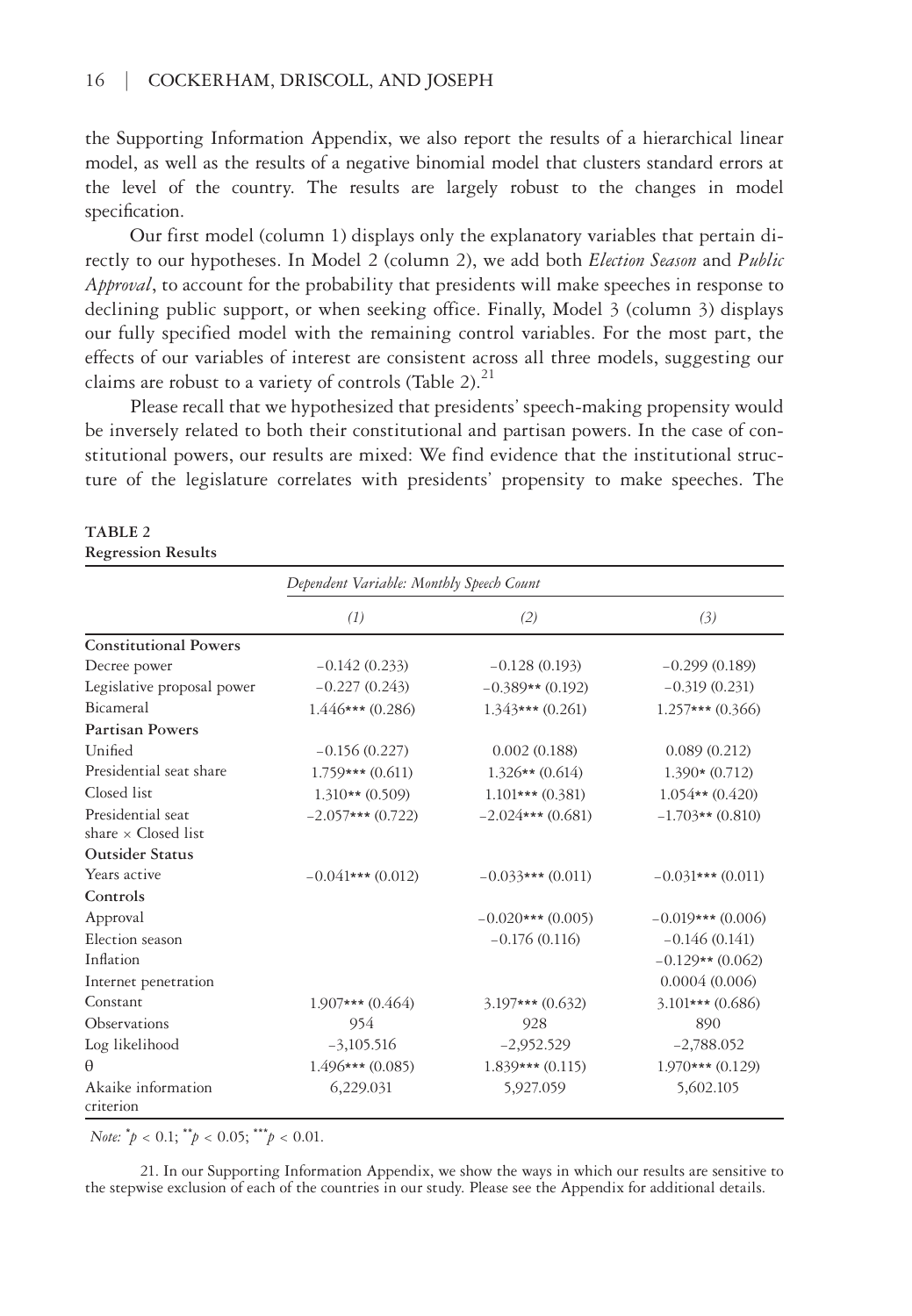

**FIGURE 3. Expected Value of Presidential Seat Share, Conditional on Electoral System Type.**

presence of a *Bicameral* legislature is both positive and statistically significant across all of our models, implying that presidents who must obtain a majority support in multiple legislative bodies more frequently make direct public appeals than presidents who face a single-chamber legislature.<sup>22</sup> The average number of speeches per month for presidents facing bicameral legislatures (18.42) is more than double that of presidents whose legislature is composed in a single chamber (7.24), a pattern that is robust in our multivariate models. Consistent with the bargaining context argument described by Kernell (2007), presidents who must secure the support of not only a unicameral chamber, but also the approval of a Senate, make on average more direct appeals to the public. However, we find little evidence for a statistical relationship between presidents' constitutional powers and their propensity to go public. Though the coefficients are all consistently negative, as we would expect, none of the coefficients approach conventional levels of statistical significance in ways that are invulnerable to controls. As such, we cannot reject the null hypothesis of no effect with respect to presidents' constitutional powers.

Turning to our hypothesis regarding partisan powers, we find support for our expectation that presidential speech making is inversely related to partisan powers. We find evidence to suggest that the size and stability of the presidents' legislative delegations also correlate with presidents' public appeals in ways we hypothesized, with the effect of *Presidential Seat Share* being conditioned by the electoral system type. Building on the work of Shugart and Carey (1992), Carey and Shugart (1995), and Carey (2009), we hypothesized that presidential speech making would increase with the size of the president's legislative coalition when legislators were elected in candidate-centric systems (nonclosed list), owing to the need to wrangle legislative support from a potentially undisciplined legislative caucus. This is consistent with extant work on legislative party discipline

22. In our Supporting Information Appendix, we show that this generalization is dependent upon including the United States (or President Obama) in the analysis.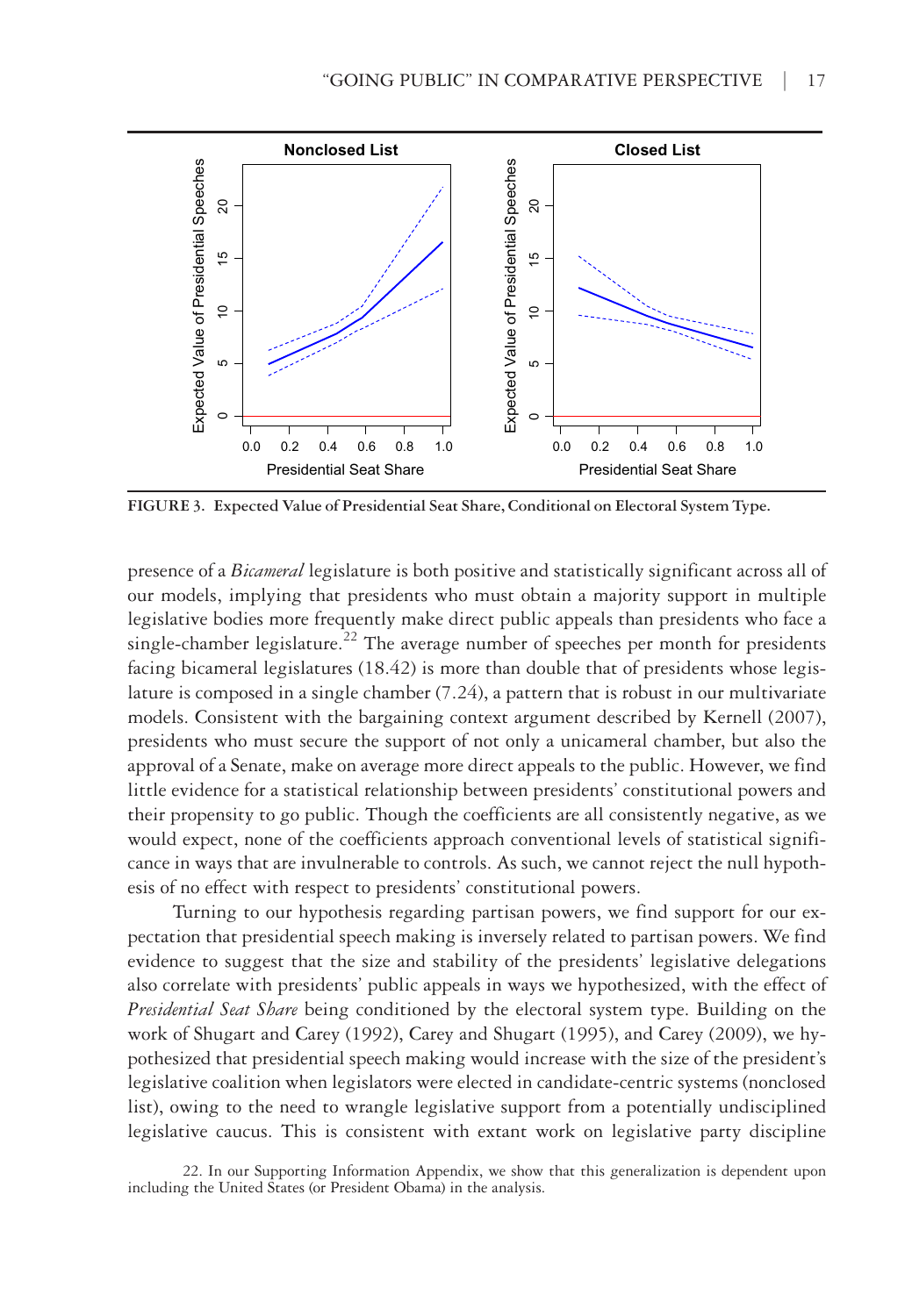and minimal winning coalitions, where research characterizes legislative coalitions in candidate-centric electoral systems as both unruly and unstable, which can frustrate presidential agendas even in times of unified government (Carey 2009; Cox and Morgenstern 2001; Morgenstern 2002; Shugart and Carey 1992). Conversely, in a more partisan-centered system (closed list), we hypothesized that the president's speech making would decrease with the size of his legislative coalition, as presidents in these systems are more often assured a stable base of legislative support (Carey 2009).

We find support for our hypothesis of said conditional effects. The coefficient for *Presidential Seat Share* corresponds to those cases in which legislators are elected in candidate-centric (nonclosed list) systems is positive and statistically significant in all models, suggesting that as the size of the presidents' party increases in candidate-centric systems, presidents more often engage the public directly as their legislative coalition increases.<sup>23</sup> Substantively speaking, presidents whose legislative delegation would face relatively higher personal vote-seeking incentives (relative to their closed-list elected counterparts) make on average approximately five additional speeches per month. The negative coefficient on the interaction term between *Presidential Seat Share* and *Closed List*, by contrast, suggests that the converse dynamic is at play in closed-list electoral systems: where legislators are incentivized to toe the party line, presidents' propensity to engage with the public diminishes as the size of their legislative coalition grows.

Figure 3 makes clear the dynamics of this conditional relationship, where we plot expected number of speeches as a function of both *Presidential Seat Share* and *Closed List*  electoral system. We simulated the expected number of presidential speeches using the results in Model 2 of the negative binomial regression, and the varying slopes across the two panels evince the conditional relationship between presidential delegation size and the electoral system type. Figure 3 makes clear that these differential effects are statistically different from zero across all levels of these variables, suggesting that the motives for presidents to go public are qualitatively dependent upon the electoral system by which legislators are elected, and in ways that are consistent with what theory would lead us to expect (Carey and Shugart 1995; Shugart and Carey 1992).

Turning now to our hypothesis relating to presidential outsiders, the results are also in support of our hypothesis (however, we show in the Supporting Information Appendix that these results are sensitive to the inclusion of Venezuela). Extant research on populism throughout the Americas has stressed that direct public appeals are the tool of political outsiders, especially those newcomers to the political system who seek to upend traditional party structures. Though our data are just one small insight into a much richer theoretical dynamic, they provide one of the first truly comparative and systematic evaluations as to whether or not this may be the case. As extant research has suggested, but to our knowledge has never systematically shown, we find a negative and statistically significant correlation between the number of years a president has been active in politics and the frequency with which he or she makes public appearances and speeches.

<sup>23.</sup> Our sensitivity analysis in the Supporting Information Appendix suggests that these results are partially due to the inclusion of Ecuador (or President Correa) in our pooled analysis. Please see the Appendix for additional details.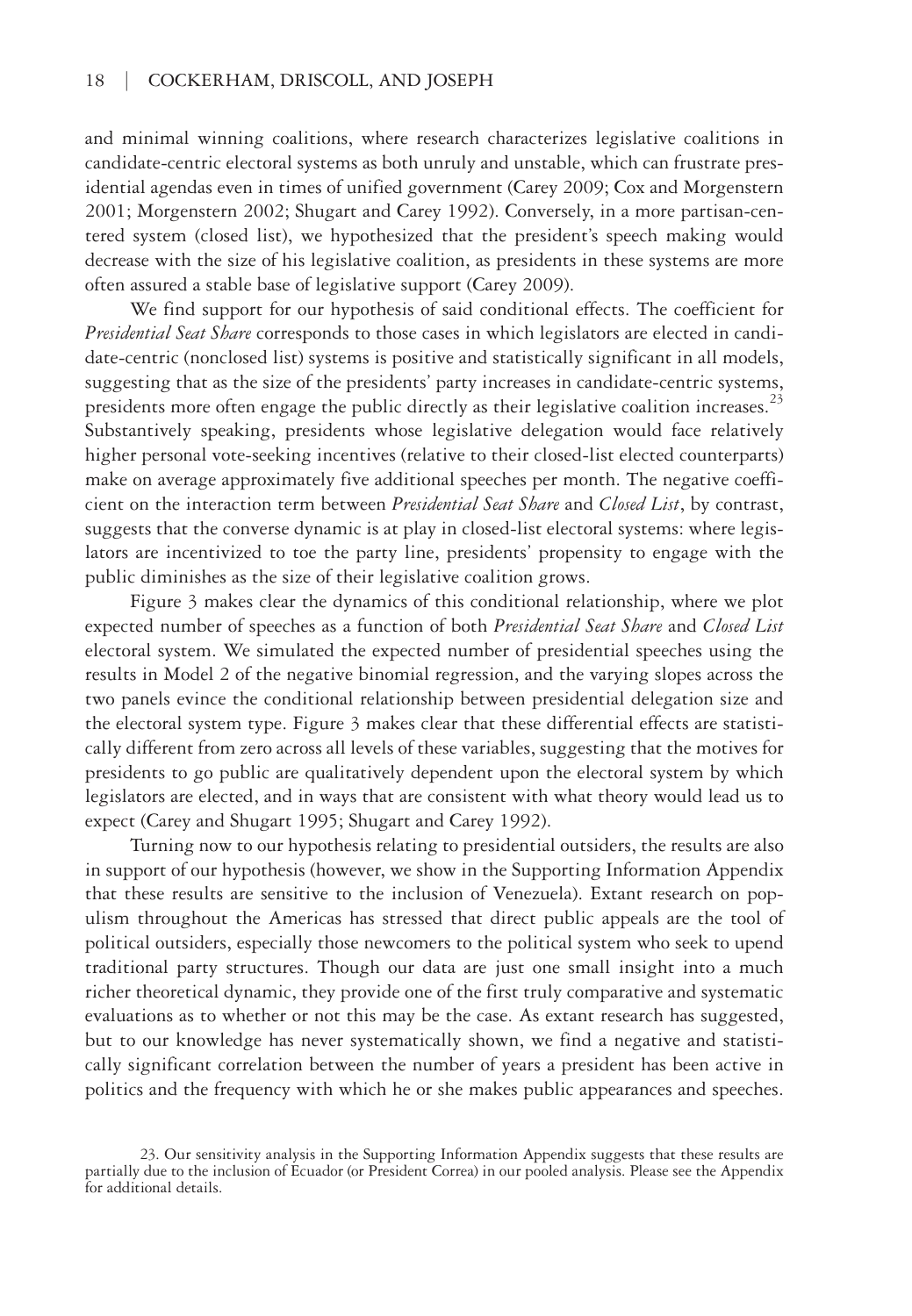This is consistent with the vision of going public to be largely a tool of political outsiders, including neophyte politicians who come to power outside of the traditional party structures.

To be sure, we acknowledge the limits to the claims made herein. First, lacking exogenous or randomly applied treatments, we make no claim regarding causality, and we recognize the inherent endogeneity endemic to this sort of observational research design. Second, although we took multiple precautions in our construction of our speech frequency data set, excluding cases where time-serial data availability appeared problematic, and removing instances of deputies speaking on behalf of a president, we are ultimately constrained by what data were made public by presidents and their staff responsible for maintaining their online archives. Indubitably, the curation of these online archives is subject to innumerable other (likely endogenous) dynamics, with country-specific data-generating processes that we do not fully understand. Third, we also acknowledge the provisional nature of these findings so as to not overstate our claims: our sensitivity analysis (reported in detail in the Supporting Information Appendix) reveals that the claims made herein are sensitive in several regards to the particular configurations of cases included in any given analysis. Accordingly, we interpret our results as one earnest attempt to empirically evaluate going public in comparative perspective, and introduce the Presidential Speeches of the Americas (PSA) data set and archive in the hopes that we will not be the last to consider this sort of research question.

## **Discussion**

We set out to fill an important lacuna in the research on comparative presidentialism, to systematically consider how presidents' direct public appeals serve as one resource among many that presidents may use to advance their policy agendas. To that end, we introduce and publicize a new data set and archive of presidential speeches, the Presidential Speeches of the Americas data set and archive. This data set and archive includes records of (and in most cases transcripts of) more than 12,500 presidential speeches, made by 24 presidents in 18 pure presidential systems throughout the Western Hemisphere. It is available to the public and may be found on the website [www.psa-dataset-archive.com.](http://www.psa-dataset-archive.com)

In the analysis above, we sought to explain the frequency of presidents' public engagements as a function of institutional, partisan, and individual-level factors. The results shown above support our contention that presidents use direct public appeals as a strategic tool, in response to changes in the institutional and political environment. Extant research has largely explained the frequency in presidential public appeals with reference to psychological factors and personality traits—in both the United States and elsewhere, a president's tendency to directly appeal to the public is construed as a distinctive characteristic of an individual's leadership style, most commonly found among outsiders and political populists. Our approach here is novel, in that we reorient the discussion and study away from psychological explanations of personality traits, to a power of the executive office that may be deployed more or less in response to changes in the institutional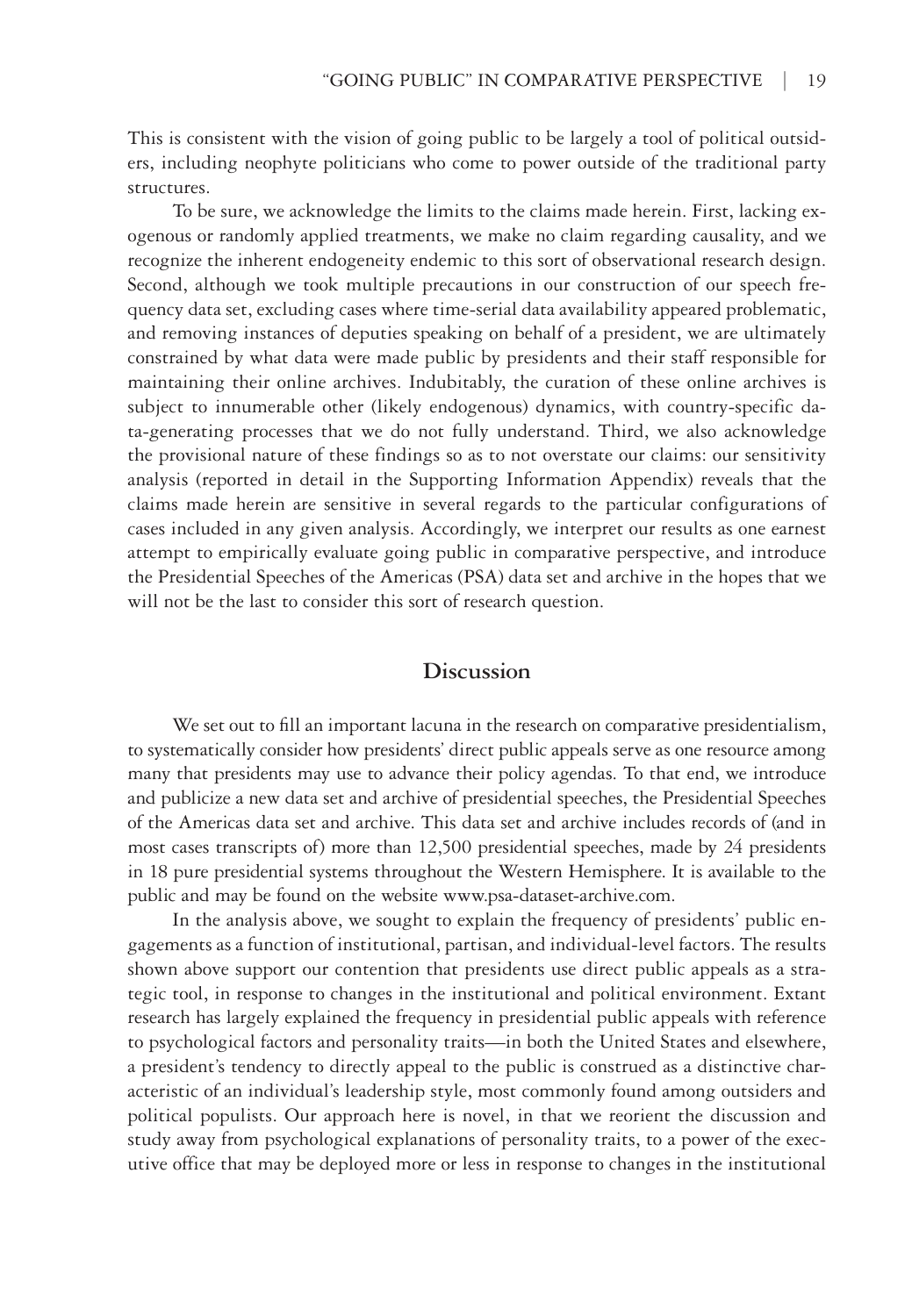and political environment. Our statistical analysis of a subset of the PSA data suggests that presidents' direct appeals to the public might serve as a substitute for other sorts of presidential powers, either those derived from their support in the legislature or those granted to the executive in constitutional texts.

These results underscore the advantage of considering going public in a comparative perspective, wherein variance in institutional and partisan support can be empirically considered. It is perhaps no surprise that scholars of the American presidency focus their analyses on the differences across individual presidents, as the constitutional powers of the U.S. presidency are largely constant over time, and the partisan powers within this relatively consolidated two-party system imply there is minimal variance on that dimension as well. Shifting our focus across countries and over time, we see that beyond individual personality traits,  $^{24}$  institutional and political contexts offer substantial explanatory power as well.

We leave for future research a more in-depth exploration of the impact of presidential appeals on public opinion and policy making more broadly. Americanists have debated the president's ability to sway public opinion; some argue that going public has little effect on the popular support or sentiment (Edwards 2003; Simon and Ostrom 1989), yet others contend that presidents can sometimes influence public opinion under specific circumstances (Brace and Hinckley 1992; Ragsdale 1984; Vaughn and Mercieca 2014). These differences aside, there is considerable evidence that presidents' connection to the public is a powerful tool for setting the agenda and coordinating the public's attention on the president's priorities. As with constitutional powers that grant presidents the ability to proactively move or set a status quo, future research ought to consider the possibility of this coordinating effect in presidential systems outside of the United States, to better map the bounds of presidential influence in this respect. This research situates presidential appeals to the public into the broader portfolio of presidential powers, which have long been fodder for discussion and study for students of comparative democratic institutions. Whereas Shugart and Carey (1992) and Mainwaring and Shugart (1997) sought to differentiate presidential powers according to their constitutional and partisan variants, we propose a third dimension of presidential powers, one that captures an executive's attempt to cultivate a relationship with the public. Though this is a first cut at exploring this dimension in more depth, we believe it to be a unique opportunity to shed light on this underappreciated dimension in the context of comparative presidential powers more generally. Future research may evaluate the extent to which these public appeals are effective in qualitatively altering the bargaining environment, or improving the president's policy-making influence vis-à-vis their legislative counterparts. We hope that the Presidential Speeches of the Americas data set and archive may prove a valuable resource to do so, such that we are not the last to explore this sort of question.

<sup>24.</sup> We do not discount the validity of the claims made by others who have come before us regarding differences between individual presidents. While our own focus is the institutional and contextual explanations that might tap into strategic deployment of going public, we leave the examination of individual differences between the presidents for future research.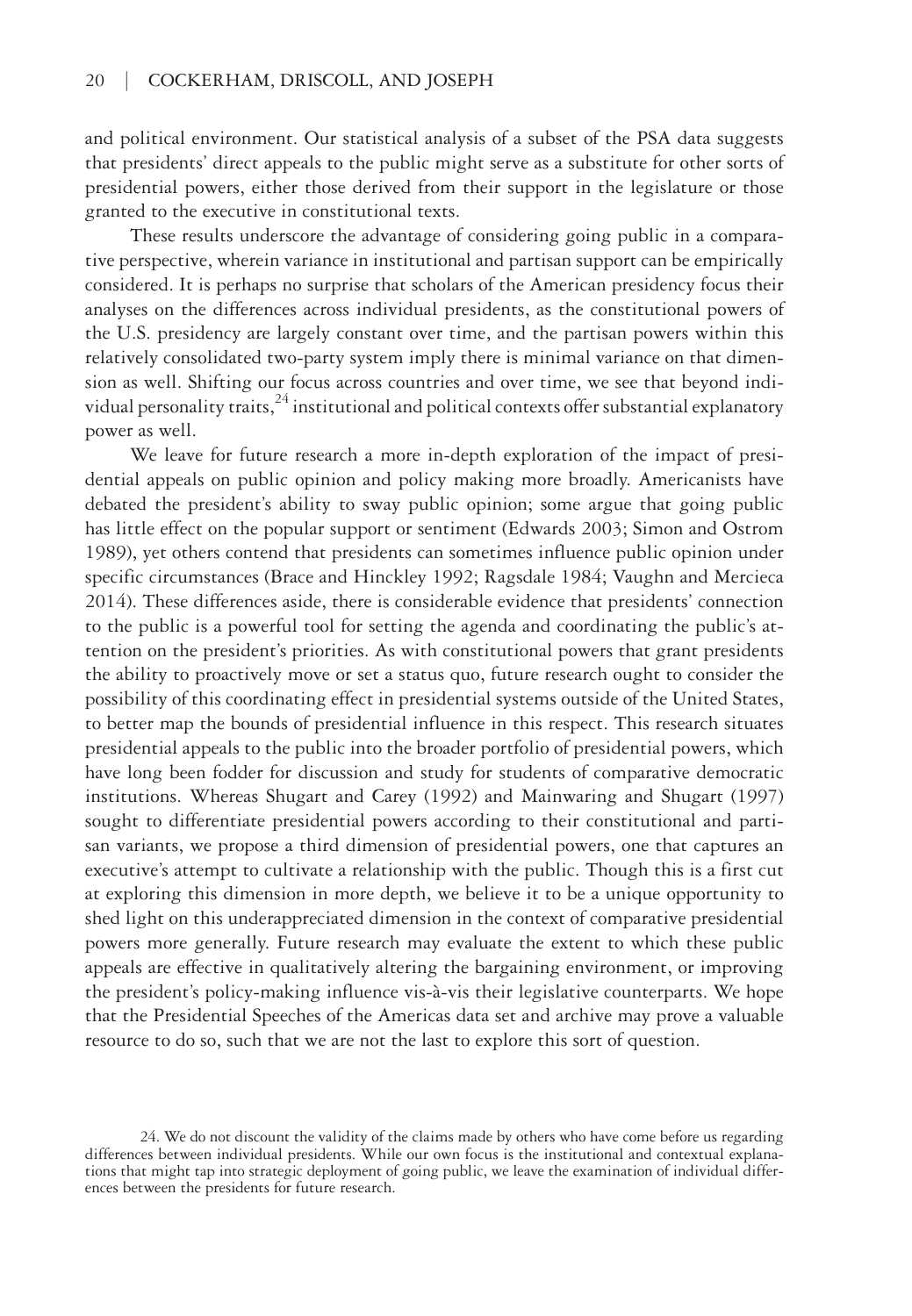## **References**

Altman, David. 2010. *Direct Democracy Worldwide*. Cambridge, UK: Cambridge University Press.

- Barber, James David. 1992. *The Presidential Character: Predicting Performance in the White House*. Englewood Cliffs, NJ: Prentice-Hall.
- Bolton, Alexander, and Sharece Thrower. 2016. "Legislative Capacity and Executive Unilateralism." *American Journal of Political Science* 60 (3): 649–63.
- Brace, Paul, and Barbara Hinckley. 1992. *Follow the Leader: Opinion Polls and the Modern Presidents*. New York: Basic Books.
- Barr, Robert R. 2009. "Populists, Outsiders and Anti-Establishment Politics." *Party Politics* 15 (1): 29–48.
- Calvo, Ernesto. 2014. *Legislator Success in Fragmented Congresses in Argentina: Plurality Cartels, Minority Presidents, and Lawmaking*. Cambridge, UK: Cambridge University Press.
- Cameron, Charles M. 2000. *Veto Bargaining: Presidents and the Politics of Negative Power*. Cambridge, UK: Cambridge University Press.
- Carey, John M. 2009. *Legislative Voting and Accountability*. New York: Cambridge University Press.
- Carey, John M., and Matthew Soberg Shugart. 1998. *Executive Decree Authority*. New York: Cambridge University Press.
- Carey, John M., and Matthew Soberg Shugart. 1995. "Incentives to Cultivate a Personal Vote: A Rank Ordering of Electoral Formulas." *Electoral Studies* 14 (4): 417–39.
- Carlin, Ryan E., Jonathan Hartlyn, Timothy Hellwig, Gregory J. Love, Cecilia Martinez-Gallardo, and Matthew M. Singer. 2016. "Executive Approval Database 1.0." Technical report. [http://www.exec](http://www.executiveapproval.org)[utiveapproval.org](http://www.executiveapproval.org).
- Coppedge, Michael, John Gerring, Carl Henrik Knutsen, Staffan II Lindberg, Svend-Erik Skanning, Jan Teorell, David Altman, et al. 2016. V-Dem Codebook. Version 6, Varieties of Democracy (VDEM) Project.
- "Correa Gets His Referendum." 2011. *Latin American Weekly Report*, February 17 (WR-11-07): 3.
- Cox, Gary W., and Scott Morgenstern. 2001. "Latin America's Reactive Assemblies and Proactive Presidents." *Comparative Politics* 33 (2): 171–89.
- Cruz, Cesi, Philip Keefer, and Carlos Scartascini. 2016. Database of Political Institutions: 2015 Updated. Updated version of Thorsten Beck, George Clarke, Alberto Groff, Philip Keefer, and Patrick Walsh, 2001, "New Tools in Comparative Political Economy: The Database of Political Institutions," *World Bank Economic Review* 15 (1): 165–76.
- Dickerson, John. 2012. "Fiscal Cliff, Meet Bully Pulpit." *Slate Magazine*, November 27.
- Dreier, Peter. 2011. "Go Out and Make Me Do It." *Huffington Post*, May 25. [https://www.huffingtonpost.](https://www.huffingtonpost.com/peter-dreier/go-out-and-make-me-do-it_b_281631.html) [com/peter-dreier/go-out-and-make-me-do-it\\_b\\_281631.html.](https://www.huffingtonpost.com/peter-dreier/go-out-and-make-me-do-it_b_281631.html)
- Druckman, James N., and Lawrence R. Jacobs. 2009. "Presidential Responsiveness to Public Opinion." In *The Oxford Handbook of the American Presidency*, ed. George C. Edwards III, 160–81. London: Oxford University Press.
- Druckman, James N., Lawrence R. Jacobs, and Eric Ostermeier. 2004. "Candidate Strategies to Prime Issues and Image." *Journal of Politics* 66 (4): 1180–202.
- Druckman, James N., and Arthur Lupia. 2000. "Preference Formation." *Annual Review of Political Science* 3: 1–24.
- Edwards, George C. 2003. *On Deaf Ears: The Limits of the Bully Pulpit*. Chelsea, MI: Sheridan Books.
- Edwards, George C., and B. Dan Wood. 1999. "Who Influences Whom? The President, Congress and the Media." *American Political Science Review* 93 (2): 327–44.
- Kernell, Samuel. 1984. "The Presidency and the People: The Modern Paradox." In *The Presidency and the Political System*, ed. Michael Nelson, 233–63. Washington, DC: CQ Press.
- Kernell, Samuel. 2007. *Going Public: New Strategies of Presidential Leadership*. Washington, DC: CQ Press. Kernell, Samuel. 2006. "Presidential Veto Threat as a Negotiating Instrument with the Bicameral
- Congress." Paper presented at the annual meeting of the American Political Science Association.